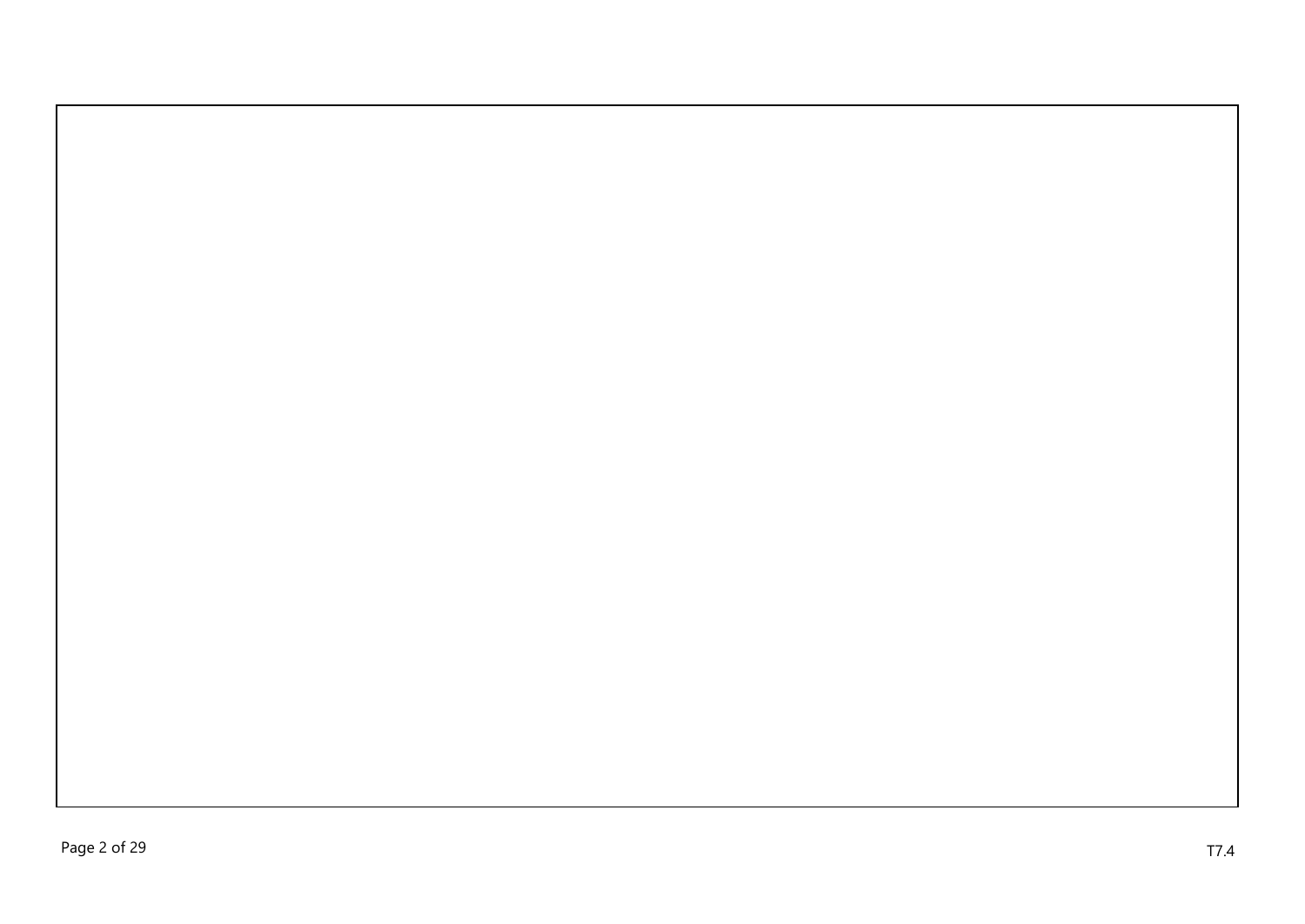| #              | Island | House Name    | Name                        | Sex | National ID | ، ه ، ره<br>مر: برگ                                                                                                                                                                                                                                                                                                                  | ىئرىتر                                         |
|----------------|--------|---------------|-----------------------------|-----|-------------|--------------------------------------------------------------------------------------------------------------------------------------------------------------------------------------------------------------------------------------------------------------------------------------------------------------------------------------|------------------------------------------------|
| Male'          |        |               |                             |     |             |                                                                                                                                                                                                                                                                                                                                      |                                                |
|                | Male'  | G. Altivelis  | Mohamed Hashim Umar         | M   | A032339     | ى ئەقرىي قۇمرىشە                                                                                                                                                                                                                                                                                                                     | ورەر د بول در د                                |
| $ 2\rangle$    | Male'  | G. Altivelis  | Aishath Sarah Hashim        | F   | A324970     | ى ئەقرىي قۇمرىشە                                                                                                                                                                                                                                                                                                                     | ۇرمۇم س <i>ۇنى راھب</i> ۇ                      |
| $\vert$ 3      | Male'  | G. Altivelis  | Ismail Mahi Hashim          | M   | A326173     | ى ئەقرىي قۇمرىشە                                                                                                                                                                                                                                                                                                                     | ر عۇرپۇ ۋې ئاھرى                               |
| $\overline{4}$ | Male'  | G. Asreemaage | Fathimath Shifaz Shaheem    | F   | A057914     | ى پەكسىمپرىتى<br>ئ                                                                                                                                                                                                                                                                                                                   | رَّمِ دَمَ شِرَرَّ شَرِرَّ                     |
| $\overline{5}$ | Male'  | G. Asreemaage | Muthaau Shaheem             | M   | A057915     | ى ئەكەمبوۋى                                                                                                                                                                                                                                                                                                                          | ووو شرو                                        |
| $\overline{6}$ | Male'  | G. Asreemaage | Waleeda Aboobakur           | F   | A059925     | ى پەكسىپودى<br>ئ                                                                                                                                                                                                                                                                                                                     | د و دور دو<br>د پوتگر مان موسی                 |
| 7              | Male'  | G. Azaro      | Fathimath Faraashath Farooq | F   | A052263     | 25.5.5                                                                                                                                                                                                                                                                                                                               | و د د د د د د و ود و<br>د کامونه و تر شوم و تر |
| 8              | Male'  | G. Azaro      | Abdulla Munaz               | M   | A068048     | 25.5.5                                                                                                                                                                                                                                                                                                                               | أرجع قرالله وتمريح                             |
| 9              | Male'  | G. Azaro      | Mohamed Niyaz               | M   | A137889     | ى بە ئەتىمى                                                                                                                                                                                                                                                                                                                          | כנסגב ייטרה                                    |
| 10             | Male'  | G. Azaro      | <b>Mohamed Maaiz Munaz</b>  | M   | A155713     | ى بە ئەتىمىگە                                                                                                                                                                                                                                                                                                                        |                                                |
| 11             | Male'  | G. Azaro      | Hoodh Abdulla Munaz         | M   | A332307     | ى بە ئەتىر                                                                                                                                                                                                                                                                                                                           | دو برە دالله دېگرې                             |
| 12             | Male'  | G. Azaro      | Mohamed Ausam Nooman        | M   | A341709     | <sub>ى</sub> بەتىمىگە                                                                                                                                                                                                                                                                                                                | כנסגב גם גם בכשם<br>כגמבת מפייב יינמבית        |
| 13             | Male'  | G. Beach Nest | Ismail Thonash              | M   | A027855     | $\frac{1}{2}$ ى بىر ئەرگە ئ                                                                                                                                                                                                                                                                                                          | أرسوتر والمحتربة                               |
| 14             | Male'  | G. Beach Nest | Mohamed Muaz                | M   | A027856     | ى ئەھمەر ئىرىسى                                                                                                                                                                                                                                                                                                                      | 042 21012                                      |
| 15             | Male'  | G. Beach Nest | Ahmed Iruhas                | M   | A027857     | ى ئەھمە ئەرمىق                                                                                                                                                                                                                                                                                                                       | رەرد مەرقب                                     |
| 16             | Male'  | G. Beach Nest | Fathimath Saleema           | F.  | A028014     | $ z-\hat{z} $ ى مەھمىر ئىس                                                                                                                                                                                                                                                                                                           | أزودة كالمنجرة                                 |
| 17             | Male'  | G. Beach Nest | Adam Haleem                 | M   | A045986     | $\left  \begin{array}{cc} \mathcal{E} & \mathcal{E} & \mathcal{E} \ & \mathcal{E} & \mathcal{E} \ & \mathcal{E} & \mathcal{E} \ \end{array} \right $                                                                                                                                                                                 | أرتره برود                                     |
| 18             | Male'  | G. Beach Nest | Saada Mohamed               | F   | A067280     | $\left  \begin{array}{cc} \mathcal{E} & \mathcal{E} & \mathcal{E} \ & \mathcal{E} & \mathcal{E} \ & \mathcal{E} & \mathcal{E} \ \end{array} \right $                                                                                                                                                                                 | سەھ دىرەرد                                     |
| 19             | Male'  | G. Beach Nest | Ikleel Ali                  | M   | A094214     | ى ئەھمە ئىر شەھ                                                                                                                                                                                                                                                                                                                      | أبرع ويحر وكالمحير                             |
| 20             | Male'  | G. Beach Nest | Rania Ali                   | F.  | A094231     | $\left  \begin{array}{cc} 2 & 2 & 2 \ 2 & 3 & 2 \end{array} \right $                                                                                                                                                                                                                                                                 | برٌسرهٌ پَهِ پِ                                |
| 21             | Male'  | G. Beach Nest | Yusra Ali                   | F   | A104563     | $\left  \begin{array}{cc} 2 & 2 & 2 \ 2 & 3 & 2 \end{array} \right $                                                                                                                                                                                                                                                                 | د ه پر در                                      |
| 22             | Male'  | G. Beach Nest | Najma Mohamed Hussain       | F   | A104565     | $\left[ \begin{array}{ccc} 0 & 0 & 0 & 0 \\ 0 & 0 & 0 & 0 \\ 0 & 0 & 0 & 0 \\ 0 & 0 & 0 & 0 \\ 0 & 0 & 0 & 0 \\ 0 & 0 & 0 & 0 \\ 0 & 0 & 0 & 0 \\ 0 & 0 & 0 & 0 \\ 0 & 0 & 0 & 0 \\ 0 & 0 & 0 & 0 \\ 0 & 0 & 0 & 0 \\ 0 & 0 & 0 & 0 \\ 0 & 0 & 0 & 0 \\ 0 & 0 & 0 & 0 \\ 0 & 0 & 0 & 0 \\ 0 & 0 & 0 & 0 \\ 0 & 0 & 0 & 0 \\ 0 & 0 &$ | ر وه دره د د کرد.<br>سرچ و درم د د کرد شکور    |
| 23             | Male'  | G. Beach Nest | Hamza Ali                   | M   | A104579     | 20, 20, 0.0                                                                                                                                                                                                                                                                                                                          | پرویج   پرمو                                   |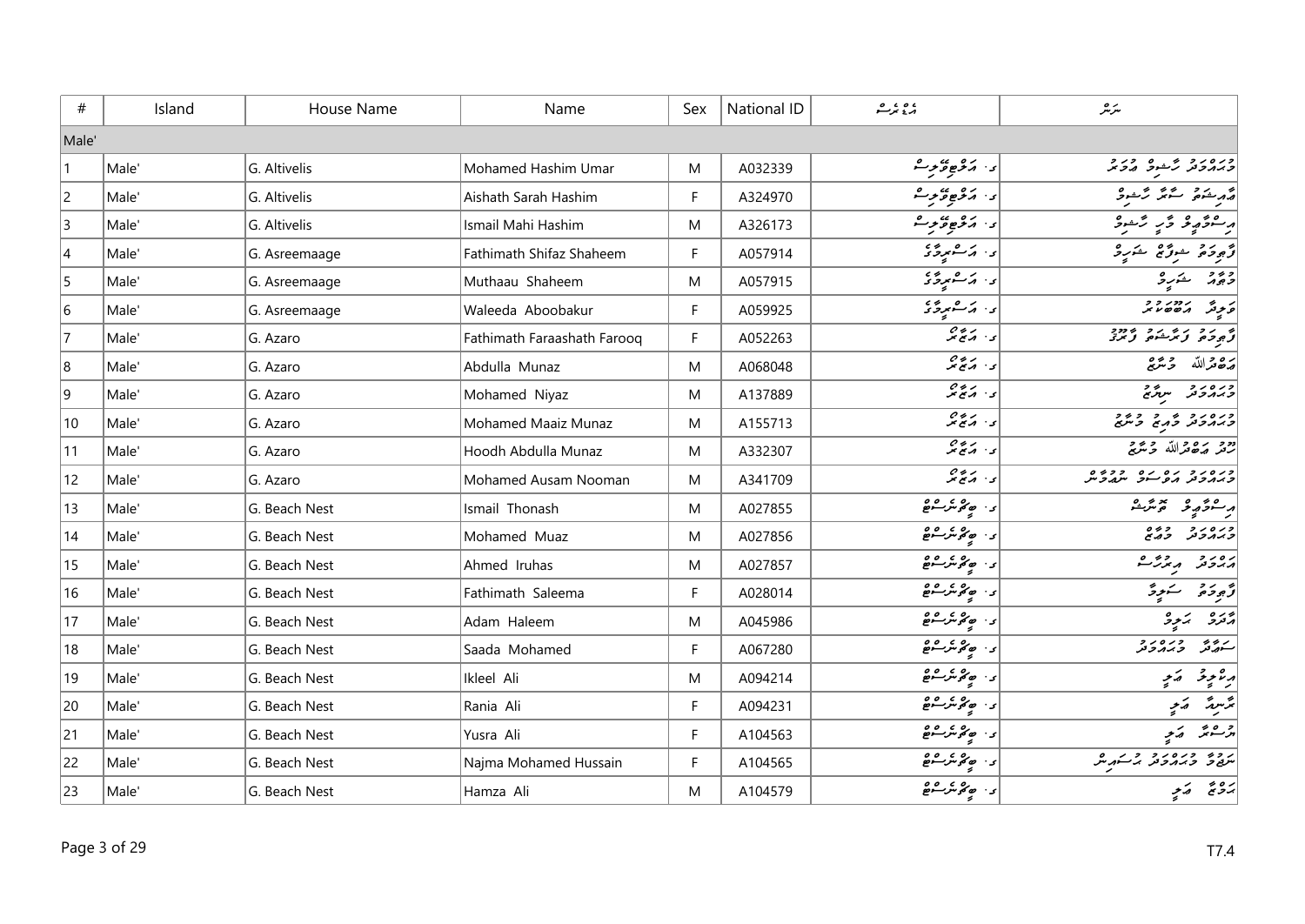| 24           | Male' | G. Beach Nest | Aminath Nasheedha               | F         | A138339 | $\left  \begin{array}{cc} \mathcal{E} & \mathcal{E} & \mathcal{E} \ & \mathcal{E} & \mathcal{E} \ & \mathcal{E} & \mathcal{E} \ \end{array} \right $                                                                                                                                                                               | أأروبتكم الترشوش                            |
|--------------|-------|---------------|---------------------------------|-----------|---------|------------------------------------------------------------------------------------------------------------------------------------------------------------------------------------------------------------------------------------------------------------------------------------------------------------------------------------|---------------------------------------------|
| 25           | Male' | G. Beach Nest | Naza Adam                       | F         | A159316 | $\left  \begin{array}{cc} \mathcal{E} & \mathcal{E} & \mathcal{E} \ & \mathcal{E} & \mathcal{E} \ & \mathcal{E} & \mathcal{E} \ \end{array} \right $                                                                                                                                                                               | أيريح أترتره                                |
| 26           | Male' | G. Beach Nest | Ismail Thorig                   | M         | A311904 | $\left  \begin{array}{cc} 2 & 2 & 2 \ 2 & 3 & 2 \end{array} \right $                                                                                                                                                                                                                                                               | أر شرقر و محمدة                             |
| 27           | Male' | G. Beach Nest | Umar Jaish Ibrahim              | M         | A328676 | $\left  \begin{matrix} 2 & 2 & 3 & 0 \\ 2 & 2 & 3 & 0 \\ 0 & 2 & 3 & 0 \\ 0 & 2 & 3 & 0 \\ 0 & 2 & 3 & 0 \\ 0 & 2 & 3 & 0 \\ 0 & 2 & 3 & 0 \\ 0 & 2 & 3 & 0 \\ 0 & 2 & 3 & 0 \\ 0 & 2 & 3 & 0 \\ 0 & 2 & 3 & 0 \\ 0 & 2 & 3 & 0 \\ 0 & 2 & 3 & 0 \\ 0 & 2 & 3 & 0 \\ 0 & 2 & 3 & 0 \\ 0 & 2 & 3 & 0 \\ 0 & 2 & 3 & 0 \\ 0 & 2 & 3$ |                                             |
| 28           | Male' | G. Beach Nest | Nashfa Adam                     | F         | A338142 | $\left  \begin{array}{cc} & \circ & \circ & \circ \ & \circ & \circ \end{array} \right $                                                                                                                                                                                                                                           | برعوش ويمانى                                |
| 29           | Male' | G. Beach Nest | Mohamed Muslim Ali              | M         | A360153 | $\left  \begin{array}{cc} \mathcal{E} & \mathcal{E} & \mathcal{E} \ & \mathcal{E} & \mathcal{E} \ & \mathcal{E} & \mathcal{E} \ \end{array} \right $                                                                                                                                                                               | ورەرو ورمود كمي                             |
| 30           | Male' | G. Beach Nest | Fathimath Shifuna               | F         | A369987 | $\left  \begin{array}{cc} 2 & 2 & 2 \ 2 & 3 & 2 \end{array} \right $                                                                                                                                                                                                                                                               | قرجوخرة مستوقيته                            |
| 31           | Male' | G. Blue River | Ahmed Ismail                    | M         | A013019 | ء <sub>`</sub> ھۆمرە بر                                                                                                                                                                                                                                                                                                            | رەرو رەۋرو                                  |
| 32           | Male' | G. Blue River | Zubair Ismail                   | ${\sf M}$ | A013021 | ى ھۆمرە بر                                                                                                                                                                                                                                                                                                                         | $3.500$ $2.000$                             |
| 33           | Male' | G. Blue River | Usman                           | M         | A043023 | د گ <sup>ود</sup> بره بر                                                                                                                                                                                                                                                                                                           | وه و و<br>مرفو څر                           |
| 34           | Male' | G. Blue River | Ibrahim Ismail                  | M         | A081596 | ئ ھۆمرەكىر                                                                                                                                                                                                                                                                                                                         | رەپرىر بەسترىپى                             |
| 35           | Male' | G. Blue River | Aishath Sirumeen Ismail Ibrahim | F         | A081597 | $\left  \begin{array}{cc} \mathbf{1} & \mathbf{1} & \mathbf{1} & \mathbf{1} \\ \mathbf{1} & \mathbf{1} & \mathbf{1} & \mathbf{1} \\ \mathbf{1} & \mathbf{1} & \mathbf{1} & \mathbf{1} \end{array} \right $                                                                                                                         |                                             |
| 36           | Male' | G. Blue River | Hawwa Adam                      | F         | A085426 | ى ھۆتىرە بىر                                                                                                                                                                                                                                                                                                                       | ره و وره                                    |
| 37           | Male' | G. Blue River | Ali Rasheed                     | M         | A092157 | ى ھۆسرە بر                                                                                                                                                                                                                                                                                                                         | أركمني المركب وتر                           |
| 38           | Male' | G. Blue River | Mariyam Seeneez                 | F         | A112596 | ى ھۆمرە بر                                                                                                                                                                                                                                                                                                                         | دەرو سەرى                                   |
| 39           | Male' | G. Blue River | Salma Ali                       | F         | A122462 | ى ھۆمرە بر                                                                                                                                                                                                                                                                                                                         | لتوقى مقر                                   |
| 40           | Male' | G. Blue River | Adam Rasheed                    | M         | A252491 | ى ئەقۋىرە ئىر                                                                                                                                                                                                                                                                                                                      | أمرقر ترشوقر                                |
| 41           | Male' | G. Blue River | Mohamed Farih Ahmed             | M         | A332657 | د گ <sup>ود</sup> بروند                                                                                                                                                                                                                                                                                                            | ورەرد ۋىر مەدد                              |
| 42           | Male' | G. Blue River | Hussain Rasheed                 | M         | A333997 | ى ھۆمرە بر                                                                                                                                                                                                                                                                                                                         | رحم المراكز المركب وكر                      |
| $ 43\rangle$ | Male' | G. Blue River | Fathmath Ismail                 | F         | A334206 | ى ھۆمرە بر                                                                                                                                                                                                                                                                                                                         | أوجود وعودو                                 |
| 44           | Male' | G. Blue River | Ismail Yazdaan Ali              | ${\sf M}$ | A381461 | ى ھۆمرە بر                                                                                                                                                                                                                                                                                                                         | ر صو ده ده ده د د د                         |
| 45           | Male' | G. Blue River | Zayn Zubair Ismail              | M         | A383434 | ى ھۆمرە بر                                                                                                                                                                                                                                                                                                                         | 3.8000000000000000                          |
| 46           | Male' | G. Blue River | Aminath Shazra                  | F         | A389512 | ى ھۆمرە بر                                                                                                                                                                                                                                                                                                                         |                                             |
| 47           | Male' | G. Blue Wing  | Ali Naseem                      | M         | A001027 | ء ۽ ڇڙو پٿري                                                                                                                                                                                                                                                                                                                       | ړې سربېږ ه<br>مړينې                         |
| 48           | Male' | G. Blue Wing  | Ibrahim Naseem                  | M         | A033398 | و مص <i>خره م</i> شمه                                                                                                                                                                                                                                                                                                              |                                             |
| 49           | Male' | G. Blue Wing  | Ahmed Mohamed                   | ${\sf M}$ | A033401 | ى ھۆرمىد                                                                                                                                                                                                                                                                                                                           | ر <i>ס ג</i> כ ג ס ג כ<br>ג ג כ ג ג ג ג ב ג |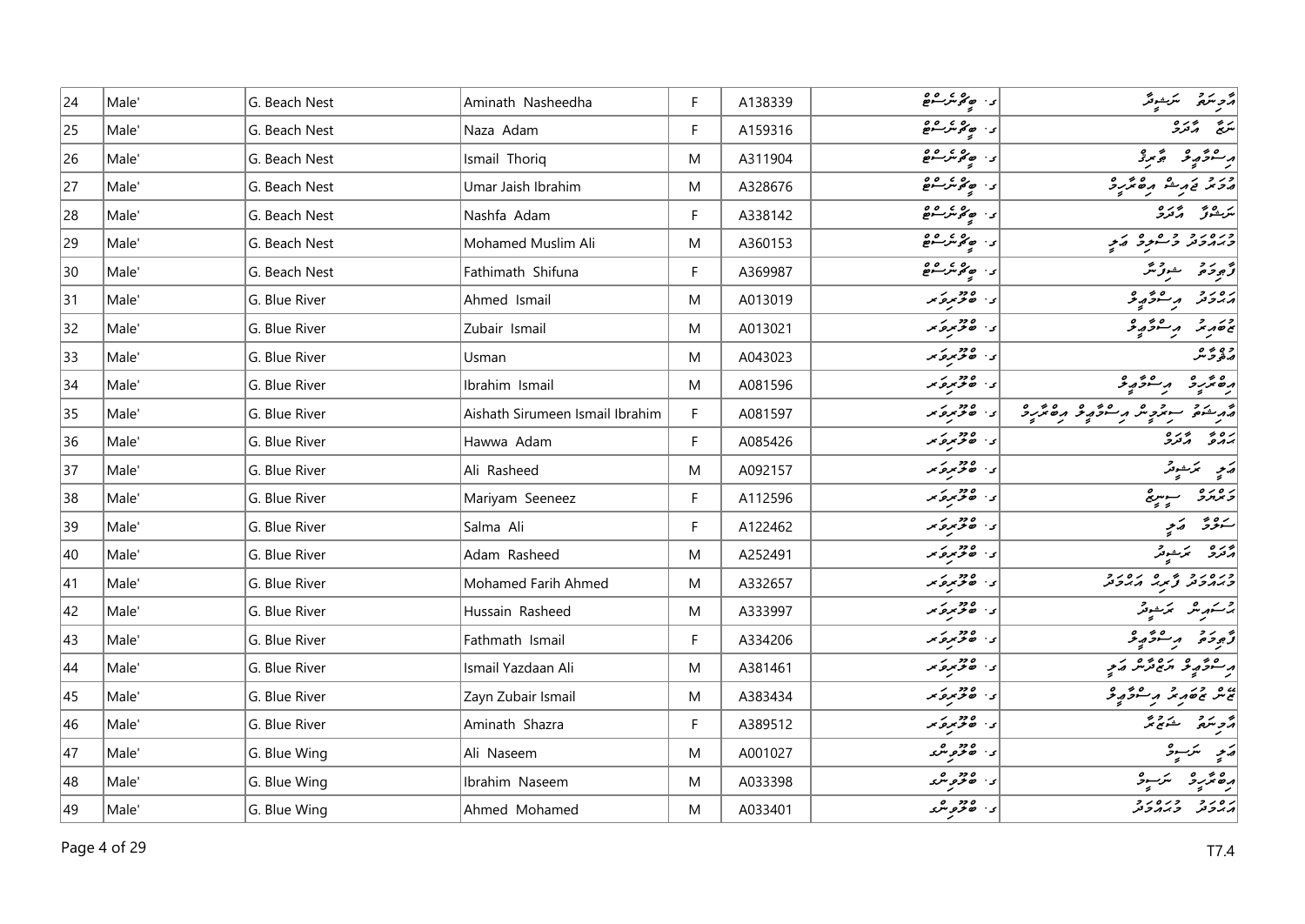| 50 | Male' | G. Blue Wing      | Husna Ali              | F  | A033402 | ى ئەقتۇمەشمە                                                                                                                                                                                                                                                                                                        | چرممنگر اورامچ                                                                                                  |
|----|-------|-------------------|------------------------|----|---------|---------------------------------------------------------------------------------------------------------------------------------------------------------------------------------------------------------------------------------------------------------------------------------------------------------------------|-----------------------------------------------------------------------------------------------------------------|
| 51 | Male' | G. Blue Wing      | Aminath Shiyama        | F  | A033404 | ى ھۆ <sub>ھم</sub> ىشى                                                                                                                                                                                                                                                                                              | أأدجر المتمركة المستور                                                                                          |
| 52 | Male' | G. Blue Wing      | Mohamed Naseem         | M  | A048861 | ی په دوسره                                                                                                                                                                                                                                                                                                          | כנסגב ת-פ                                                                                                       |
| 53 | Male' | G. Blue Wing      | Ilyas Ahmed            | M  | A049811 | ى ھۆھەترى                                                                                                                                                                                                                                                                                                           | موجر مدور                                                                                                       |
| 54 | Male' | G. Blue Wing      | Naufan Ibrahim Naseem  | M  | A340277 | ى ھۆرىگىمى                                                                                                                                                                                                                                                                                                          | ردوه مصروف ترجو                                                                                                 |
| 55 | Male' | G. Blue Wing      | Yaeesh Naseem          | M  | A340935 | ى ھۆرىگى                                                                                                                                                                                                                                                                                                            | <i>مکہنے مک</i> رو                                                                                              |
| 56 | Male' | G. Bright Star    | Yoosuf Nishad          | M  | A012393 | ى ھىمەھ ھۇسۋىر                                                                                                                                                                                                                                                                                                      | دو وه سرشور<br>مرسور سرشور                                                                                      |
| 57 | Male' | G. Bright Star    | Ali Ibrahim            | M  | A034390 | ى ھىمرەغ شقى                                                                                                                                                                                                                                                                                                        | أوسم وه مركز                                                                                                    |
| 58 | Male' | G. Bright Star    | Ahmed Shaheem          | M  | A037533 | ى ھىزر ھېشقى                                                                                                                                                                                                                                                                                                        | أرەر دىر ھ                                                                                                      |
| 59 | Male' | G. Bright Star    | Ali Shameel            | M  | A048756 | ى ھىزىر ھىشوڭىر                                                                                                                                                                                                                                                                                                     | أركمني المستولي                                                                                                 |
| 60 | Male' | G. Bright Star    | Hassan Afsheen Shaheem | M  | A078136 | ى ھىمرەغ شقى                                                                                                                                                                                                                                                                                                        | ر<br>رکامل مرکز شوش شرره<br>مستقرر                                                                              |
| 61 | Male' | G. Bright Star    | Ahmed Athufal Shaheem  | M  | A120413 | 3. ھَمَر مِ ھِ شَقَّ مَر                                                                                                                                                                                                                                                                                            | ג סגב גברים בינים                                                                                               |
| 62 | Male' | G. Bright Star    | Ismail Awusaan Shaheem | M  | A141836 | ى ھىزىر ھىشوڭىر                                                                                                                                                                                                                                                                                                     | رەم ۋە ئەۋسەر ھەرە                                                                                              |
| 63 | Male' | G. Bright Star    | Hussain Izuaan Shaheem | M  | A141837 |                                                                                                                                                                                                                                                                                                                     | بر سکر مگر مرفره مگر مشر کرد که در ایران کرده کرد که در ایران کرد که در ایران کرد که به کار می کرد که به کار کر |
| 64 | Male' | G. Bright Star    | Sama Shaheem           | F  | A166481 | ى ھىزىر ھىسوڭىر                                                                                                                                                                                                                                                                                                     | سكركة التكرير                                                                                                   |
| 65 | Male' | G. Bright Star    | Suma Shaheem           | F. | A166989 | ى ھىزىر ھېشىۋىر                                                                                                                                                                                                                                                                                                     | رحمى الكاراقي                                                                                                   |
| 66 | Male' | G. Bright Star    | Mohamed Rafaah         | M  | A338324 | ى ھىمرەغ شقى                                                                                                                                                                                                                                                                                                        | ورەر د رود<br><i>دى</i> رمەنر برق                                                                               |
| 67 | Male' | G. Bright Star    | Ibrahim Rabeeth        | M  | A338325 |                                                                                                                                                                                                                                                                                                                     | معتر و مرجع                                                                                                     |
| 68 | Male' | G. Bright Star    | Mohamed Imuaan Shameel | M  | A387738 | $\frac{1}{2}$ $\frac{1}{2}$ $\frac{1}{2}$ $\frac{1}{2}$ $\frac{1}{2}$ $\frac{1}{2}$ $\frac{1}{2}$ $\frac{1}{2}$ $\frac{1}{2}$ $\frac{1}{2}$ $\frac{1}{2}$ $\frac{1}{2}$ $\frac{1}{2}$ $\frac{1}{2}$ $\frac{1}{2}$ $\frac{1}{2}$ $\frac{1}{2}$ $\frac{1}{2}$ $\frac{1}{2}$ $\frac{1}{2}$ $\frac{1}{2}$ $\frac{1}{2}$ |                                                                                                                 |
| 69 | Male' | G. Bright Star    | Hussain Amaan Shameel  | M  | A387739 | ى ھىزىر ھىسوڭىر                                                                                                                                                                                                                                                                                                     | چە سەر سەر ئەھرىم ئەربۇ                                                                                         |
| 70 | Male' | G. Dewn           | Hassan Mohamed         | M  | A053288 | ای وړمنگه<br>په په د                                                                                                                                                                                                                                                                                                | ير کشته در در د                                                                                                 |
| 71 | Male' | G. Dewn           | Hussain Mohamed        | M  | A053304 | ى بورچىگە                                                                                                                                                                                                                                                                                                           | بر شهر وره دو                                                                                                   |
| 72 | Male' | G. Dewn           | Aishath Ambreen Ahmed  | F  | A127626 | ئ وېژىنگر                                                                                                                                                                                                                                                                                                           | התשים היינים היינים                                                                                             |
| 73 | Male' | G. Dhethandimaage | Adam Sharoon Ahmed     | M  | A024262 | ء متع متع محمد                                                                                                                                                                                                                                                                                                      | وره دروه ره دو<br>پرترو څونر پرترتر                                                                             |
| 74 | Male' | G. Dhethandimaage | Mohamed Sharoon        | M  | A024498 | ء • مَرْجَ مَسْعٍ حَرَّدَ                                                                                                                                                                                                                                                                                           | ورەرو شەھ<br><i>פەم</i> ەر شەھرس                                                                                |
| 75 | Male' | G. Dhethandimaage | Ibrahim Ahmed Shakoor  | M  | A024499 | ى ئۇمۇسو ۋې                                                                                                                                                                                                                                                                                                         | גם מים נפיר ביותר                                                                                               |
|    |       |                   |                        |    |         |                                                                                                                                                                                                                                                                                                                     |                                                                                                                 |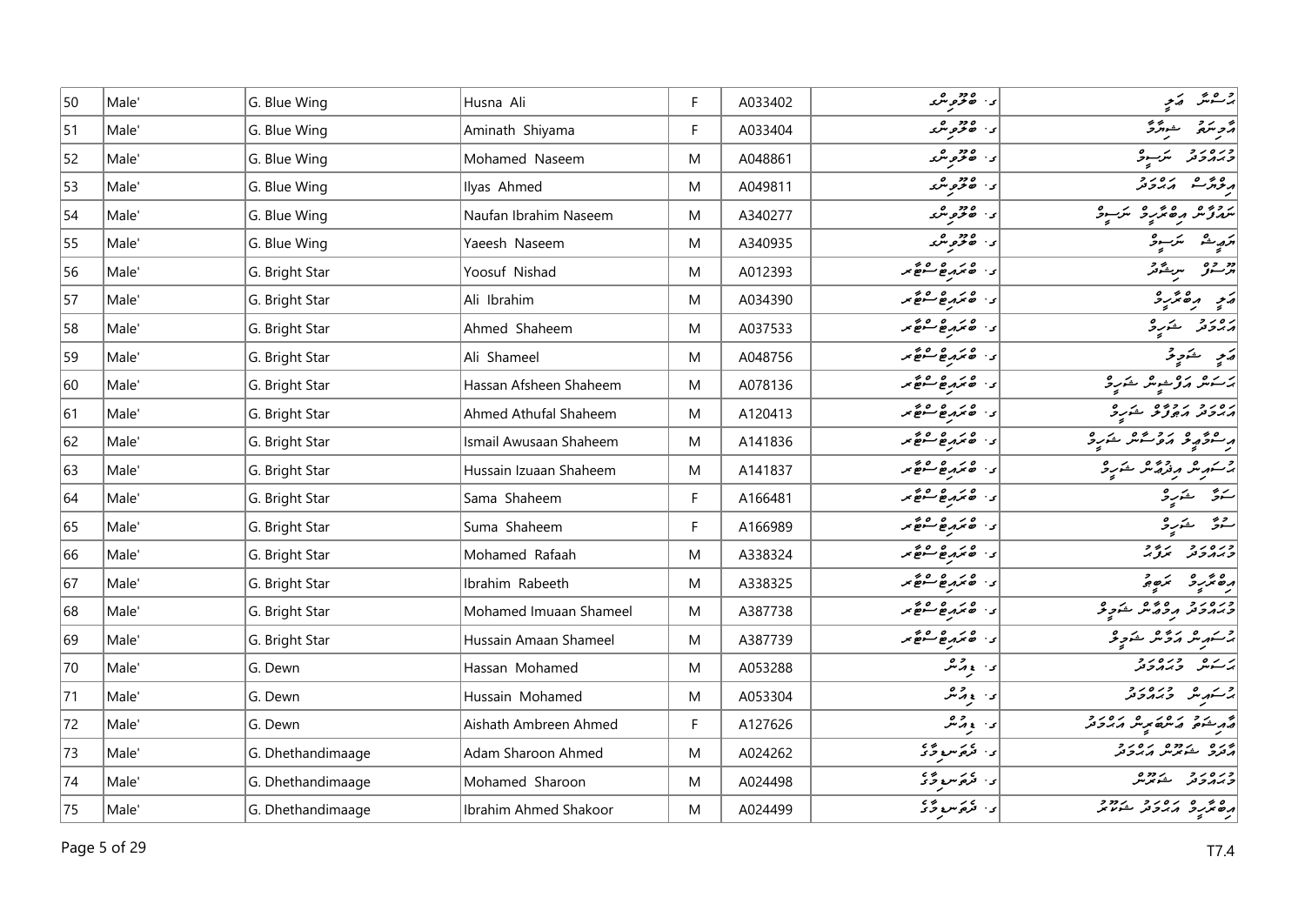| 76  | Male' | G. Dhethandimaage | Fathimath Sharoona                | F | A024806 | ى ئۇمۇسو ۋې                                   | أوجوحه خصير                                             |
|-----|-------|-------------------|-----------------------------------|---|---------|-----------------------------------------------|---------------------------------------------------------|
| 77  | Male' | G. Dhethandimaage | Aneesa Mohamed                    | F | A035295 | <sub>ى: ق</sub> رىمَ سو <i>چ</i> <sup>ى</sup> | و رە ر د<br>تر پر تر تر<br>ە ئەسرىسىگە                  |
| 78  | Male' | G. Dhethandimaage | Aminath Layaal Ahmed Shakoor      | F | A343815 | ء • مَرْحَوسو رَّحْمَ                         |                                                         |
| 79  | Male' | G. Dhethandimaage | Hassan Layaan Abdul Latheef       | M | A344543 | ء • مَرْحَوسو رَحْمَدُ                        | ر کره کرده کرده ده در و                                 |
| 80  | Male' | G. Dhethandimaage | Mariyam Layanath Abdul<br>Latheef | F | A346696 | <sub>ى</sub> ئىمۇسىۋىگە                       | ג סגם גזג כ גם כםגם.<br>כמחב <del>ב</del> חיית השנה בפי |
| 81  | Male' | G. Dona           | Raziyya Umar                      | F | A027108 | ی گونگر                                       | برسور ورو                                               |
| 82  | Male' | G. Dream House    | Hassan Rushdulla                  | M | A053698 | ى ، ؟ موڭرىرگە مە                             | برسة مر حر مر الله                                      |
| 83  | Male' | G. Dream House    | Rabia Umar                        | F | A106719 | ى ، ؟ بىر <i>ە رەم</i> م                      | $777 - 707$                                             |
| 84  | Male' | G. Dream House    | Yoosuf Rilwaan                    | M | A119708 | ى ، ؟ بېرى <i>رىدى</i> گ                      | ىر رەپچە بەر<br>در حره                                  |
| 85  | Male' | G. Dream House    | Aishath Seema                     | F | A125598 | ى ، ئۇ بورىر ق                                | أقرم شوقر المسوقر                                       |
| 86  | Male' | G. Dream House    | Aishath Rishana                   | F | A154145 | ى ، ؟ مرە ئەر قىگ                             | أقهر شكوته المرتفقير                                    |
| 87  | Male' | G. Dream House    | Hawwa Shamla                      | F | A163427 | ى ، ؟ بېرى <i>زىدى</i><br>ئ                   | رەپ خەرىپ                                               |
| 88  | Male' | G. Dream House    | Ibrahim Shafeeu                   | M | A215833 | ى ، ، موەرىرە مە                              | رەپرىر ئىر                                              |
| 89  | Male' | G. Dream House    | Ahmed Ameen                       | M | A249166 | ى ، ؟ بېرى <i>ز بەر م</i>                     |                                                         |
| 90  | Male' | G. Dream House    | Fathimath Ameena                  | F | A249169 | ى ، ؟ موچە ئەر <sup>م</sup>                   | تواودة الماديات                                         |
| 91  | Male' | G. Dream House    | Muzmeena Ibrahim                  | F | A249172 | ى ، ؟ موڭرىرگە مە                             | د و د پر<br>د پي پر<br>برە ئرىر ۋ                       |
| 92  | Male' | G. Dream House    | Mariyam Thoahira                  | F | A367247 | ى ، ؟ بىر <i>ۈركە</i> ر م                     | رەرە ئەر                                                |
| 93  | Male' | G. Dream House    | Aminath Seema Mohamed             | F | A408639 | ى ، ؟ بېرى <i>ز بەر م</i>                     | הכיתם ייפ כמחכת                                         |
| 94  | Male' | G. Fan asseyri    | Ahmed Mihad                       | M | A035699 | ى ئۆسىمەر ھەسىمبر                             | رەر دىر                                                 |
| 95  | Male' | G. Fan asseyri    | Malaak Binth Mihaad               | F | A347797 | ى ئۆسىدە مە                                   | دؤنا ومثنى ورمحنه                                       |
| 96  | Male' | G. Fan asseyri    | Fathimath Aliyya                  | F | A371247 | ى ئۆسىدە مە                                   | وتجوحكم المتوامير                                       |
| 97  | Male' | G. Fan asseyri    | Hawwa Isra                        | F | A371248 | ى ئۆسىدە شەبىر                                | برە ئەسىمە                                              |
| 98  | Male' | G. Fasaanaa       | Ibrahim Hareef                    | M | A042850 | ى - ئۇشگەنگە                                  | ەھترىرى ئەيرۇ                                           |
| 99  | Male' | G. Fasaanaa       | Ali Hareef                        | M | A044843 | ى - ئۇشگىنگە                                  | أەسمج أسكيرى                                            |
| 100 | Male' | G. Fasaanaa       | Ahmed Zujaj                       | M | A071278 | ى - ئۇشگىنگە                                  | رەرد دەد                                                |
|     |       |                   |                                   |   |         |                                               |                                                         |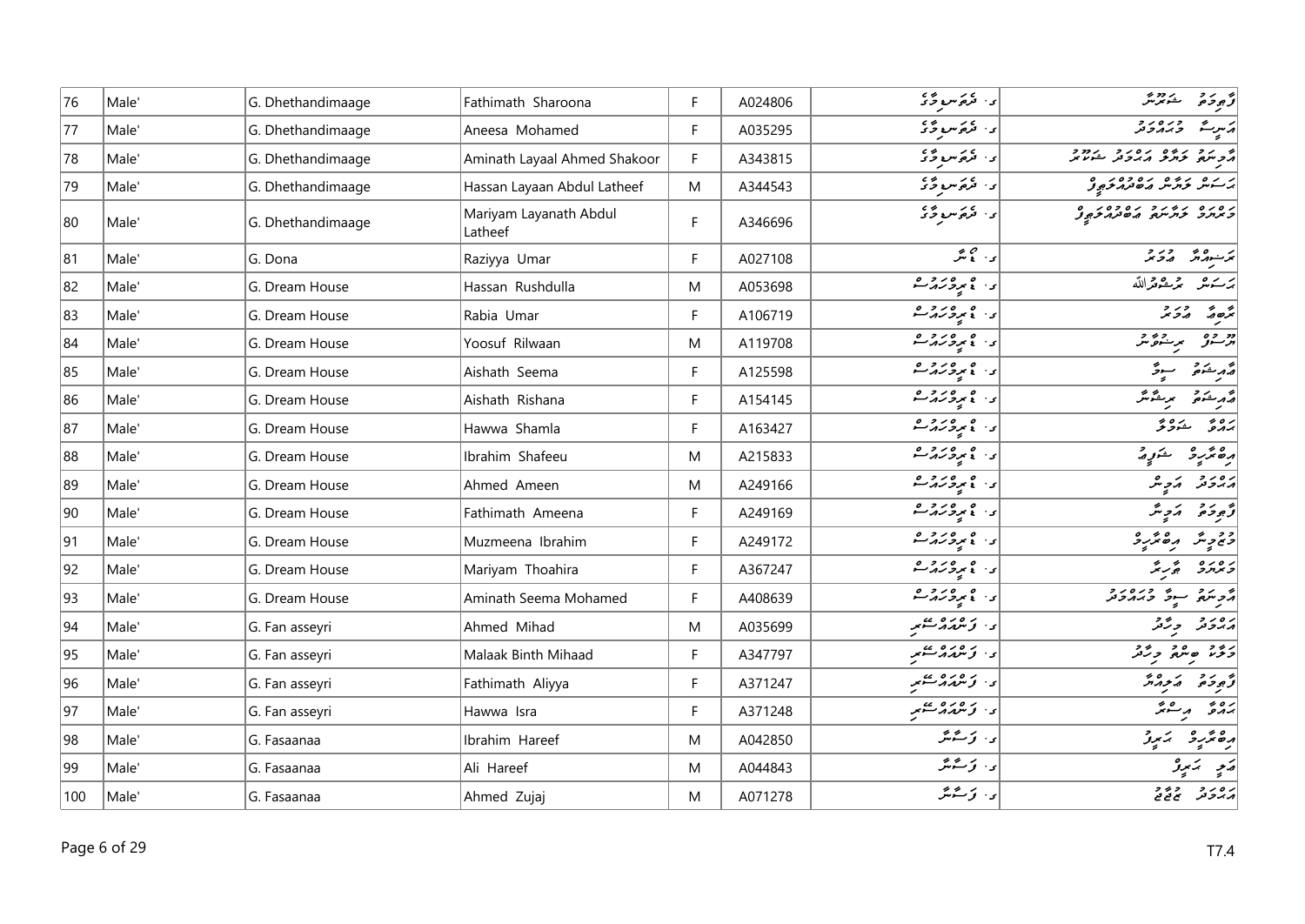| 101 | Male' | G. Fasaanaa      | Aminath Hareefa                  | F         | A071279 | ى - ئۇشگىنگە            | أأزحر سكتم أأستبير                               |
|-----|-------|------------------|----------------------------------|-----------|---------|-------------------------|--------------------------------------------------|
| 102 | Male' | G. Fasaanaa      | Abdulla Hareef                   | ${\sf M}$ | A071280 | ى - ئۇشگىر              | أصفح قدالله برمور                                |
| 103 | Male' | G. Fasaanaa      | Mariyam Rukhoosha                | F         | A071328 | ى - ئۇشگىنگە            | رەرە دەپ                                         |
| 104 | Male' | G. Fasaanaa      | Aishath Jinanee Ibrahim          | F         | A071357 | ى - ئۇشگىر              | وأرشكم وشرس وهندرد                               |
| 105 | Male' | G. Fasaanaa      | <b>Ahmed Manik</b>               | M         | A077868 | ى ئۇشگەنگە              | ر 2 ر 3 ر 2<br>ג ג 3 تر 5 س                      |
| 106 | Male' | G. Fasaanaa      | Fathimath Hareefa                | F         | A080717 | ى - ئۇشگەنگر            | وٌجوحَ مَ يَسِوُّ                                |
| 107 | Male' | G. Fasaanaa      | Mohamed Shaffaf Ismail           | M         | A138404 | ی- توسشهر               | ورەر د رەپەە دەپ دە                              |
| 108 | Male' | G. Fasaanaa      | Mohamed Yaish Abdulla            | M         | A161027 | ى - ئۇشگىر              | وبروبرد مررث ركافرالله                           |
| 109 | Male' | G. Fasaanaa      | Aishath Rafha                    | F         | A166025 | ى ئۆشەتىگە              | أقهر يشكونه المترور                              |
| 110 | Male' | G. Fasaanaa      | Hussain Shammas                  | M         | A283516 | ى ئۆشەتىگە              | بر سەر شەر ئەس                                   |
| 111 | Male' | G. Fasaanaa      | Aishath Shafa Ismail             | F         | A339645 | ى ئۆشەتىگە              | ە ئەستىم خىق بەسىۋە يۇ                           |
| 112 | Male' | G. Feema         | Shareefa Mohamed                 | F         | A051012 | ى بەرگە                 | أشكيرته وبره رو                                  |
| 113 | Male' | G. Feema         | Aishath Rasheeda                 | F         | A051293 | ى بوگ                   | أقهر مشكاة والمتمر تكريحكم                       |
| 114 | Male' | G. Feema         | Husein Samie                     | M         | A065264 | ى بوگ                   | بر سکه شه شه مستمو <sub>ح</sub><br>مسلم          |
| 115 | Male' | G. Feema         | Aishath Mahie Samie              | F         | A333918 | ى الميرگ                |                                                  |
| 116 | Male' | G. feeroaz Lilly | Ibrahim Saleem                   | M         | A069980 | والمحفظ لمرمج           |                                                  |
| 117 | Male' | G. Five Star     | Nahida Ali                       | F         | A053198 | ى ئۇمۇھىقىم             | بتزبرقر اركمني                                   |
| 118 | Male' | G. Five Star     | <b>Ahmed Atheek Nasih</b>        | M         | A339787 | ى ئۇمۇھ سىۋىم           | رەرد روپا سگېږ                                   |
| 119 | Male' | G. Fivediamond   | Mohamed Fahmee                   | M         | A001960 | ت <i>נופ</i> זת בית     | وره رو دو په                                     |
| 120 | Male' | G. Fivediamond   | Hafsa                            | F         | A042889 | ى ئەرە ئەر ئەرى         | برو میژ                                          |
| 121 | Male' | G. Fivediamond   | Aminath Rifana Mohamed<br>Mirzaq | F         | A340137 | 80, 10, 10, 3.5         | أثر وسرقه المروج المرادر المرادر والمراج والمراج |
| 122 | Male' | G. Fivediamond   | Ahmed Irfan Mirzaq               | ${\sf M}$ | A340154 | ى ئەرە ئەرىكى           | أرور و برؤند و برخ د                             |
| 123 | Male' | G. Gadhakoalhige | Ali Wafir Ismail                 | M         | A114536 | <br>  د کا تمارهم مودگا | ړې وگړې د عوصو                                   |
| 124 | Male' | G. Gadhakoalhige | Niuma Ismail                     | F         | A115728 | <br>  د کی تورهم عربی   | البرجر والشرخ ويحر                               |
| 125 | Male' | G. Gadhakoalhige | Nadheem Ismail                   | ${\sf M}$ | A115729 | ، دې ده ده              | سَمِرِهْ مِنْ مِنْ مِنْ مِنْ مِنْ                |
|     |       |                  |                                  |           |         |                         |                                                  |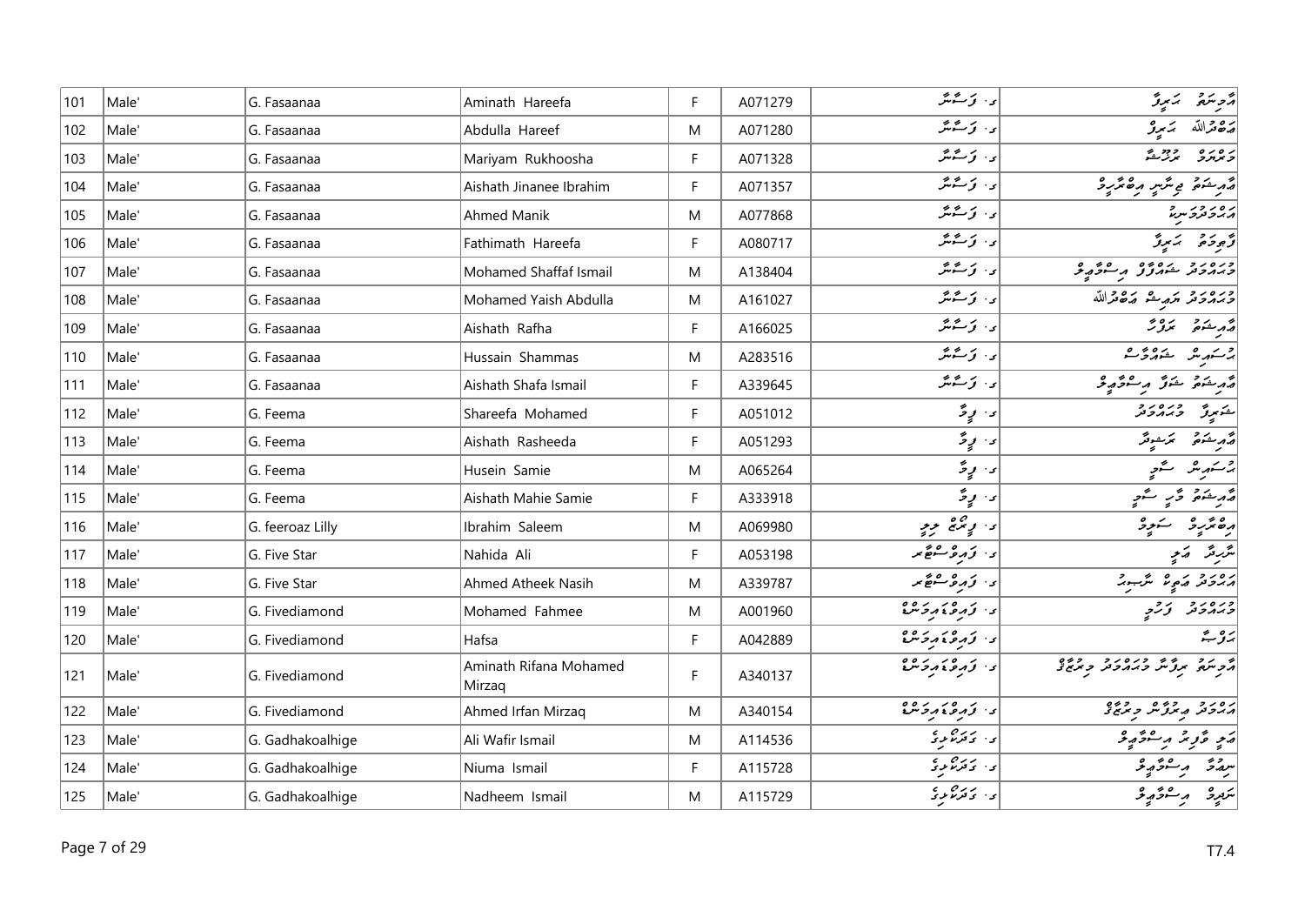| 126 | Male' | G. Gadhakoalhige | Naseem Ismail            | M  | A139037 | ر روم در<br>د کامرد در                                                                                | برڪو پرو<br>ىئەسىرد<br>كەن                                             |
|-----|-------|------------------|--------------------------|----|---------|-------------------------------------------------------------------------------------------------------|------------------------------------------------------------------------|
| 127 | Male' | G. Gadhakoalhige | Fareedha Ibrahim         | F. | A204763 | ر رد <i>ہ</i><br>ی کی تعریم عربی                                                                      | ر<br>توسي <sup>قر</sup><br>برە ئۆرۈ                                    |
| 128 | Male' | G. Gadhakoalhige | Nazim Ismail             | M  | A285274 | $\sqrt{2\frac{2}{3}}$                                                                                 | وسنتجميز<br>متزمور                                                     |
| 129 | Male' | G. Gadhakoalhige | Nuzuhath Ismail          | F  | A344235 | ر دره ده<br>د کی تومانوی                                                                              | و ور و<br>سرچ رص<br>ەرسىۋەپەتر                                         |
| 130 | Male' | G. Gadhakoalhige | Nizam Ismail             | M  | A344236 | ر رده ره<br>د کی تومانون                                                                              | وسفوحيو<br>سرچو                                                        |
| 131 | Male' | G. Gadhakoalhige | Nahidha Ismail           | F  | A356047 | ر دره دره<br>د کامرانور                                                                               | لترباند المستركاريو                                                    |
| 132 | Male' | G. Gadhakoalhige | Adnan Ismail             | M  | A368293 | - مىقرىقى<br>ئەسىمىقىرى                                                                               | ړ د شر په سر د کړه کل                                                  |
| 133 | Male' | G. Gadhakoalhige | Aishath Nahula           | F  | A372224 | $\frac{1}{2}$ $\frac{1}{2}$ $\frac{1}{2}$ $\frac{1}{2}$ $\frac{1}{2}$                                 | أوار يسكونه المتراكز                                                   |
| 134 | Male' | G. Gadhakoalhige | Mauroof Nahid            | M  | A372226 | ر رده ره<br>د کی تورگور                                                                               | ر و دوه در بور د                                                       |
| 135 | Male' | G. Gold Measure  | Jaufar Umar Fulhu        | M  | A012279 | ە دە دە ئەرىر<br>ئەسىر ئەخرى ئاسىمىز                                                                  | נ כני כניביבי<br>המציע הכיעצע                                          |
| 136 | Male' | G. Gold Measure  | Ahmed Ishan              | M  | A125420 | ە دە دە دى.<br>د گەنى كەشكىر                                                                          | أرەر دىشەر                                                             |
| 137 | Male' | G. Gold Measure  | Mohamed Ishfan           | M  | A151630 | ە دە دە ئەتكەند<br>ئەسىر ئەخرى ئاسىسى ئەت                                                             | ورەرو برخوش                                                            |
| 138 | Male' | G. Gold Measure  | Ismail Shifaan           | M  | A333769 | ە دە دە ئەر<br>ئەسىر ئەرگىيە ئەر                                                                      | بر جۇي <sub>م</sub> ۇ ھۆر                                              |
| 139 | Male' | G. Gold Measure  | Moosa Haleem Jaufar      | M  | A393282 | ە دە دە ئەرىر<br>ئەسىر ئەخرى ئاسىمىز                                                                  | وقت بروه برور و                                                        |
| 140 | Male' | G. Good Life     | Mohamed Nishar           | M  | A049371 | ى ئەقۋەرى                                                                                             | ورەرو سرغور                                                            |
| 141 | Male' | G. Good Life     | Abdul Latheef Hassan     | M  | A049372 | - ده دموړ                                                                                             | גە גە ג <sub>ە</sub> גە يە                                             |
| 142 | Male' | G. Good Life     | Raziyya Ali              | F  | A049373 | - ده دموړ                                                                                             | بمنسوه بمن أمراضي                                                      |
| 143 | Male' | G. Good Life     | Hassan Kalaam            | M  | A081135 | ى ئىقتۇم بۇ                                                                                           | ئەسەھ ئەقەۋ                                                            |
| 144 | Male' | G. Good Life     | Aishath Hasma            | F  | A148728 | ى ئىقتۇم ۋ                                                                                            | أقهر منكوح بماسكونج                                                    |
| 145 | Male' | G. Good Life     | Ali Shiyad               | M  | A148729 | ى ئىقتۇمۇ                                                                                             | أركمتمج والمحرقر                                                       |
| 146 | Male' | G. Hilman        | Ismail Haleem            | M  | A007244 | ار . رود چر<br>—-                                                                                     | ر جۇمۇھ كۆچ                                                            |
| 147 | Male' | G. Hilman        | Abdul Hameed Abdul Samad | M  | A009896 | ء رِ عِرْدَ مَّر                                                                                      | נ ס כ ס ג כ מ כ ס כ ג ג כ<br>ג ס تر ב ג ב ב ה ה מ ה מ ה ב ב ג          |
| 148 | Male' | G. Hilman        | DR. Nuha Abdul Guddoos   | F  | A028161 | $\left  \begin{array}{cc} \mathcal{L} & \mathcal{L} \\ \mathcal{L} & \mathcal{L} \end{array} \right $ | <b>צפע כל גספפפפים</b><br>זע <u>ש</u> ע י <i>נג גס</i> נק <i>צ</i> גנג |
| 149 | Male' | G. Hilman        | Nazwa Abdul Guddoos      | F. | A033843 | ء رِ عِرْدَ مَرْ                                                                                      | ره د ره دوه ده و<br>سرچ و هام مرموز مرمو                               |
| 150 | Male' | G. Hilman        | Mohamed Haleem           | M  | A034285 | <mark>ء<sub>َ</sub>، رِوْدَ</mark> نْد                                                                | ورەرو رو                                                               |
| 151 | Male' | G. Hilman        | Aishath Waheeda          | F. | A035647 | ای روزش                                                                                               | مەرشۇمى قاياقى                                                         |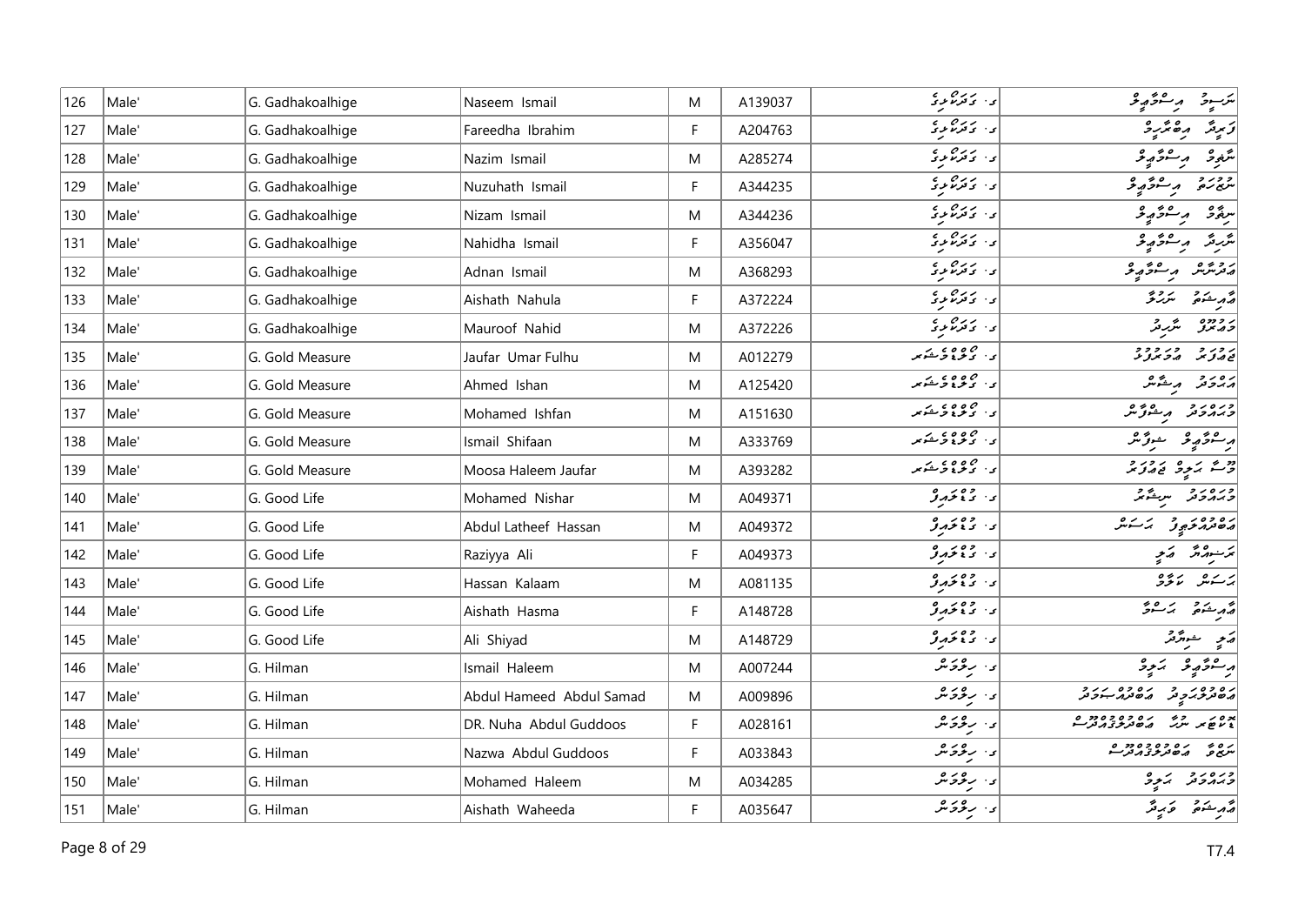| 152 | Male' | G. Hilman     | Sharafiyya Abdul Guddoos   | F         | A038777 | ء رِوْدَىْر                                                                                       | کشترو مرد مرضوح مدور م                          |
|-----|-------|---------------|----------------------------|-----------|---------|---------------------------------------------------------------------------------------------------|-------------------------------------------------|
| 153 | Male' | G. Hilman     | Ibrahim Khushan            | M         | A038866 | <sub>ی</sub> روژگر                                                                                | رە ئرىۋە ئىشكىر                                 |
| 154 | Male' | G. Hilman     | Abdul Samad Sulaiman       | ${\sf M}$ | A042322 | ء رِ عِرْدَ تَرْ                                                                                  | رە دە رىر دەردە ھېرىدى.<br>پەھەر بەدىر سىۋەرۋىس |
| 155 | Male' | G. Hilman     | Mohamed Ivan Latheef       | M         | A044772 | $\begin{array}{ c } \hline \text{SUSY} & \text{S} & \text{S} \\ \hline \end{array}$               | ورەر دېرې كەنج                                  |
| 156 | Male' | G. Hilman     | Abdul Guddoos Ibrahim      | M         | A046623 | ار روده.                                                                                          | وە ئۆرۈ<br>ر ه و ه و و وو و<br>هان تورنو پر تو  |
| 157 | Male' | G. Hilman     | Mariyam Waheeda            | F         | A047067 | <mark>ء<sub>َ</sub> رِوْدَ مَ</mark> ر                                                            | د ۱۵ د سر تر                                    |
| 158 | Male' | G. Hilman     | Nazra Abdul Guddoos        | F         | A053935 | ای روژن <i>گ</i> ر<br>ڪ                                                                           | ر و په دره وه وه وه<br>سرچ پر په هنرموتو مرتز ک |
| 159 | Male' | G. Hilman     | Moosa Haleem               | ${\sf M}$ | A054043 | ى رودىر                                                                                           | ارسم بر بر دی <sub>م</sub>                      |
| 160 | Male' | G. Hilman     | Ahmed Haleem               | M         | A062260 | ء رود کر                                                                                          | رەر ئەدە                                        |
| 161 | Male' | G. Hilman     | Ahmed Aiman Latheef        | ${\sf M}$ | A075829 | ئ رودنگر                                                                                          | أرودو أأروش تواوي                               |
| 162 | Male' | G. Hilman     | Adam Nash Kevin Yates      | M         | A125714 | ئ روديو                                                                                           | أدره الراث الأمريق الرقاعات                     |
| 163 | Male' | G. Hilman     | Shaya Mohamed              | F         | A127825 |                                                                                                   | أحشره وره رو                                    |
| 164 | Male' | G. Hilman     | Saiful Guddhoos Bin Ismail | M         | A164712 | ای روژنگر                                                                                         | سكروه وه ده ده مشركة من المستوكد و د            |
| 165 | Male' | G. Holhige    | Ibrahim Waheed             | ${\sf M}$ | A046313 | ء ، محروري<br>ا                                                                                   | أرە ئۆر ئەر ئەر                                 |
| 166 | Male' | G. Holhige    | Mohamed Waheed             | ${\sf M}$ | A059057 | ی بھی تھی<br>میں مسمر                                                                             | وره دو در د                                     |
| 167 | Male' | G. Holhige    | Fathimath Shazoo           | F         | A065218 | ى بە مىتىمى تى<br>م                                                                               | توجوجو سنوج                                     |
| 168 | Male' | G. Holhige    | Mariyam Waheedha           | F         | A065601 | ى - مىچەرى<br>ى                                                                                   | دەرە كەبىر                                      |
| 169 | Male' | G. Holhige    | Aishath Waheeda            | F         | A152328 | ء ، متزنونچ<br>ا                                                                                  | أوار فسنوه أواد والمحمد                         |
| 170 | Male' | G. Holhige    | Shareefa Khaalidh          | F         | A215865 | ی بھی تھی<br>م                                                                                    | شهرِرٌ رَّحِومُ                                 |
| 171 | Male' | G. Holhige    | Mohamed Shaatha Ibrahim    | M         | A336432 | ۍ مختړنگی<br>مختلف                                                                                | ورەر د مشيخ مەھەرد                              |
| 172 | Male' | G. Holhige    | Aishath Shuba Ibrahim      | F         | A336989 | ء سمجوري<br>مستشرع                                                                                |                                                 |
| 173 | Male' | G. Holhige    | Ahmed Shawwaf Ibrahim      | ${\sf M}$ | A340555 | <br>  ی. مخوی                                                                                     | ره رو ده دو ده و در ۵<br>دردون شوروز ده تررد    |
| 174 | Male' | G. Holhige    | Rif'a Mohamed Hussain      | F         | A340865 | $\left  \begin{array}{cc} \mathbf{x} & \mathbf{y} \\ \mathbf{y} & \mathbf{y} \end{array} \right $ | بروه ورەرو وركر                                 |
| 175 | Male' | G. Holhige    | Aiminath Luham Waheed      | F         | A370001 | <sub>ی</sub> ، مجنوبچ                                                                             | أأدوسه وبرد ورد                                 |
| 176 | Male' | G. Hudhuruvaa | Aminath Shimla             | F         | A052516 | و و و و په<br>ی - کرمربوگ                                                                         | أأوبتهم خرفر                                    |
| 177 | Male' | G. Hudhuruvaa | Mariyam Seena              | F         | A056900 | و و و و په<br>ی - کرمر <i>بو</i> ن                                                                | دەرە سېنگە                                      |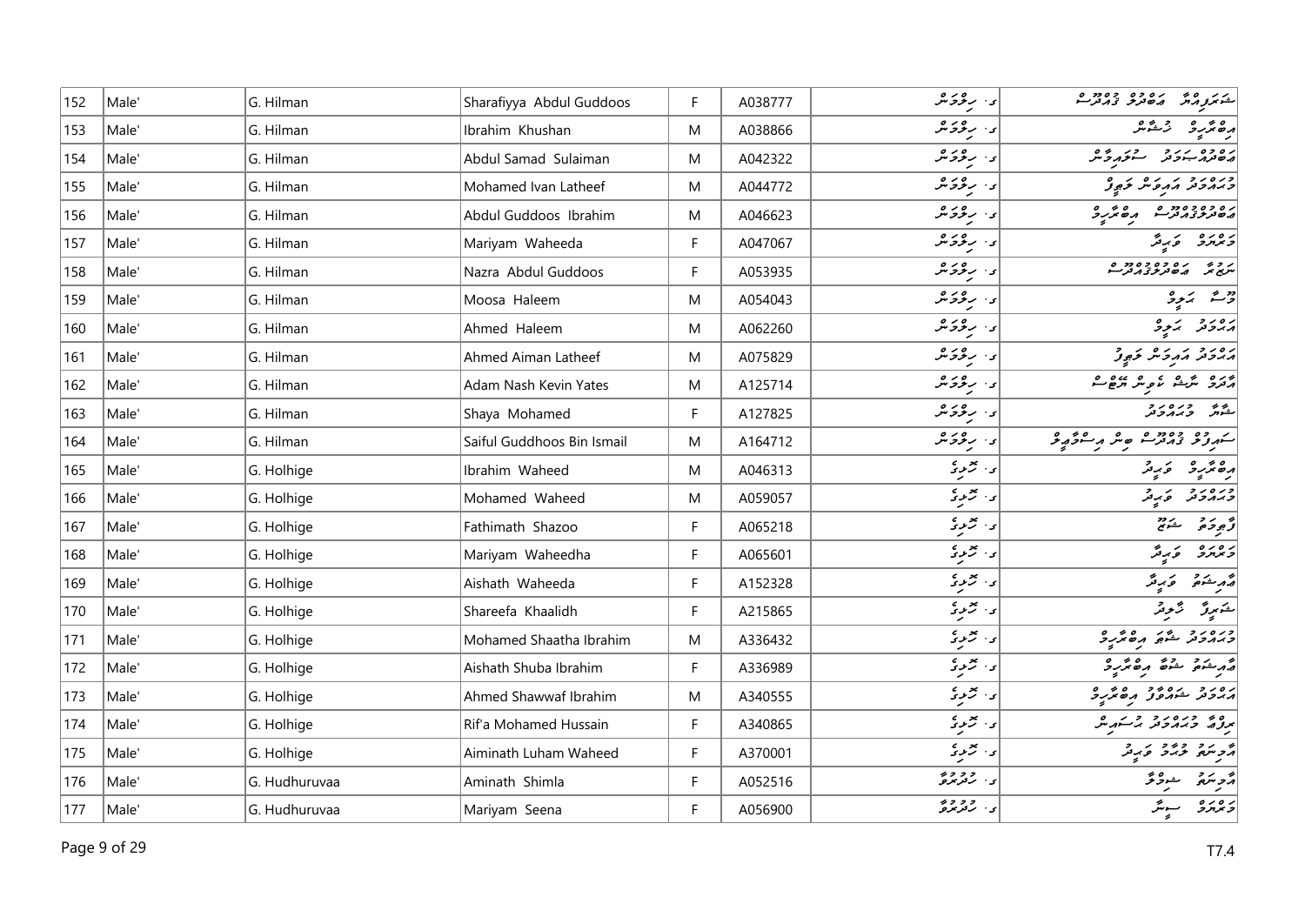| 178 | Male' | G. Hudhuruvaa       | Shareefa Hassan                      | F.        | A063458 | و د وده<br>د گله مرکزه              | ىشەردۇ بەس <i>ە</i> ش                                                                                |
|-----|-------|---------------------|--------------------------------------|-----------|---------|-------------------------------------|------------------------------------------------------------------------------------------------------|
| 179 | Male' | G. Hudhuruvaa Villa | Nareeman Areef                       | F.        | A022696 | ، رودوه وتر                         | ترىردىش كەيرى                                                                                        |
| 180 | Male' | G. Hudhuruvaa Villa | Fathimath Saeeda                     | F         | A047731 | ء - روديو وق                        | وُمِرَدُّ سَهِدًّ                                                                                    |
| 181 | Male' | G. Hudhuruvaage     | Aishath Shathna                      | F         | A022530 | و و و و »<br>و ۰ کتر <i>مرد و</i> ک | دگر شو شو شو ش                                                                                       |
| 182 | Male' | G. Hudhuruvaage     | Hussain Rasheed Hassan               | M         | A026372 | و و و ده و<br>د ۱ مرتوبورو د        | چە سەمەسى ئەسەمى ئەسەسى                                                                              |
| 183 | Male' | G. Hudhuruvaage     | Ahmed Rasheed                        | M         | A026631 | و و و ده و<br>د ۱ مرتوبو و          | رەر ئەستىرىمى<br>مەرى ئىشىرىمى                                                                       |
| 184 | Male' | G. Jaadhoo          | Mohamed Miz-aan Hussain              | Μ         | A333650 | د کار د کر                          | ورەر دەھ دەھ جام ئىر                                                                                 |
| 185 | Male' | G. Keema            | Aminath Ruhusha Abdulla<br>Rasheed   | F         | A386054 | ئ سوځ                               | أثر برو وواد الله الله الله الله عن المحمد الله عن الله عن الله عن الله عن الله عن الله عن الله عن ا |
| 186 | Male' | G. Keema            | Fathimath Rushdha Abdulla<br>Rasheed | F         | A387624 | ی- سوځه                             | وتجاوحهم من مشوقر من من الله من مشوقر                                                                |
| 187 | Male' | G. Kerafaage        | <b>Ahmed Manik</b>                   | ${\sf M}$ | A001563 | ا د ۱۰ مرکزی<br>او انتخابی          | ره ر و ر<br>  د بر د ترد سربا                                                                        |
| 188 | Male' | G. Kerafaage        | Mohamed Shifan                       | M         | A009859 | <br>  د ۱ ما موتو د                 | ورەرد <sub>شو</sub> ژىر<br><i>دىنەدەر</i> ش <sub>و</sub> ژىر                                         |
| 189 | Male' | G. Kerafaage        | Ahmed Shifan                         | M         | A025014 | ا د ۱۰ مرکزی<br>او انتخابی          | رەرو شۆرگە                                                                                           |
| 190 | Male' | G. Kerafaage        | Ibrahim Asim                         | M         | A025294 | ، ، ، ، ، ، ، ،<br>، ، ، ، ، ، ، ،  | $rac{1}{2}$                                                                                          |
| 191 | Male' | G. Kerafaage        | Aishath Shaheema                     | F         | A026681 | ۍ له مرکزي<br>ي                     | وكرمشكم الشرائح                                                                                      |
| 192 | Male' | G. Kerafaage        | Abdulla Mufeed                       | Μ         | A037448 | ۍ د کامونو ته کا                    | ەھىراللە<br>تر تو تر                                                                                 |
| 193 | Male' | G. Kerafaage        | Sanpa                                | F.        | A044182 | ے رہے۔<br>یہ ماسمبرتی <sub>ک</sub>  | سەيىر                                                                                                |
| 194 | Male' | G. Kerafaage        | Mariyam Shibana                      | F.        | A044288 | ، در ۱۶ تاریخ<br>ای انتخابی تاریخ   | ره ره شوځ ش                                                                                          |
| 195 | Male' | G. Kerafaage        | Mariyam Shifleen Ismail              | F         | A056743 | <br>  د ۱ ما موتو د                 |                                                                                                      |
| 196 | Male' | G. Kerafaage        | ZAKWAAN ASIM                         | M         | A113761 | ، ، ، ، ، ، ، ،<br>، ، ، ، ، ، ، ،  | $3 - 2 - 2$                                                                                          |
| 197 | Male' | G. Kerafaage        | Mohamed Shimraah Mufeed              | M         | A154418 | <sub>ی</sub> عمروی                  | ورەرو مەدەر توپ                                                                                      |
| 198 | Male' | G. Kerafaage        | Mohamed Shabil Ismail                | M         | A162772 | د ، ع ټرونه                         | ورەرو شەھ رەشۇر                                                                                      |
| 199 | Male' | G. Kerafaage        | Fathmath Shamlaan Ismail             | F.        | A162773 | د ، غ ټرنو د                        | ژودۇ خەرۋىر رەۋرو                                                                                    |
| 200 | Male' | G. Kerafaage        | Ahmed Shaimal Mufeed                 | M         | A336985 | د ۱۰ مرکز د                         | גמכת בתכל כן ת                                                                                       |
| 201 | Male' | G. Kerafaage        | ZIHAN ASIM                           | ${\sf M}$ | A342590 | <sub>ی</sub> عربوی                  | ىج ئىر گە يىر ئ                                                                                      |
| 202 | Male' | G. Kerafaage Aage   | Hassan Mufeed                        | Μ         | A102972 | ې د پرې پرې<br>د ۱ ماندنۍ د د ک     | پرسەنئە ئەربەتە                                                                                      |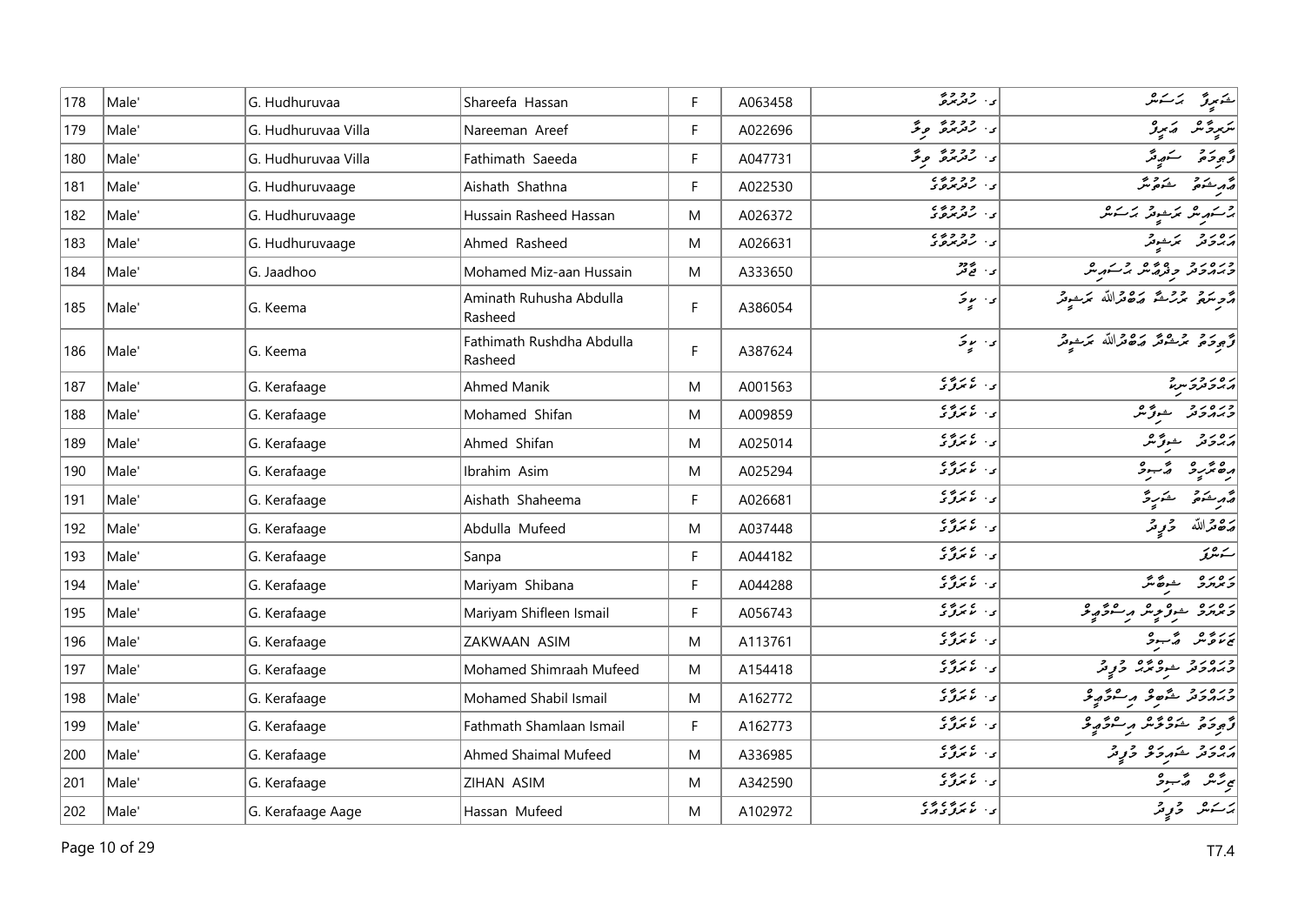| 203 | Male' | G. Kerafaage Aage | Mohamed Sofwaan Hassan  | M  | A157623 | $\begin{array}{ll} c\,\,\phi\,\,c\,\,\phi\,\, \gamma\,\,c\,\,\phi\,\,c\,\,\phi\,\,c\,\,\phi\,\,c\,\,\phi\,\,c\,\,\phi\,\,c\,\,\phi\,\,c\,\,\phi\,\,c\,\,\phi\,\,c\,\,\phi\,\,c\,\,\phi\,\,c\,\,\phi\,\,c\,\,\phi\,\,c\,\,\phi\,\,c\,\,\phi\,\,c\,\,\phi\,\,c\,\,\phi\,\,c\,\,\phi\,\,c\,\,\phi\,\,c\,\,\phi\,\,c\,\,\phi\,\,c\,\,\phi\,\,c\,\,\phi\,\,c\,\,\phi\,\,c\,\,\phi\,\,$ | ورەرو بەھ بەيدە                      |
|-----|-------|-------------------|-------------------------|----|---------|-----------------------------------------------------------------------------------------------------------------------------------------------------------------------------------------------------------------------------------------------------------------------------------------------------------------------------------------------------------------------------------|--------------------------------------|
| 204 | Male' | G. Kerafaage Aage | Mariyam Sofwa Hassan    | F  | A332825 | ی . عربری بر ی<br>ی . ما بیرتی تر آبری                                                                                                                                                                                                                                                                                                                                            | رەرە بەدە بەيد                       |
| 205 | Male' | G. Leykokaa Villa | Hussain Faisal          | M  | A058639 | ى بىيىم مۇ                                                                                                                                                                                                                                                                                                                                                                        | وحسكمرش تورجنى                       |
| 206 | Male' | G. Leykokaa Villa | Aminath Naareen Faisal  | F  | A339439 | ، پېړه وگ                                                                                                                                                                                                                                                                                                                                                                         | أدويتم بترييته وربيكم                |
| 207 | Male' | G. Malareethige   | Ahmed Zahid             | M  | A012143 | ى ئەقەمبەرى                                                                                                                                                                                                                                                                                                                                                                       | دەر د پچ رىتر                        |
| 208 | Male' | G. Malareethige   | Haulath Nishar          | F  | A124735 | ى ئەقەمبەرى<br>ئ                                                                                                                                                                                                                                                                                                                                                                  | رورو سرشور                           |
| 209 | Male' | G. Malareethige   | Ismail Nishar           | M  | A147034 | ى ئەقەمبەرى                                                                                                                                                                                                                                                                                                                                                                       | رام محمد عليم عليم من المستوجد       |
| 210 | Male' | G. Malareethige   | Ismail Yaniu Ibrahim    | M  | A156126 | ى ئەقەمبەرى                                                                                                                                                                                                                                                                                                                                                                       | وبحقوظ اللبرا وكالمربو               |
| 211 | Male' | G. Masdhoshi      | ALI RASHVAN             | M  | A153584 | ء - ئەشقرىر                                                                                                                                                                                                                                                                                                                                                                       | أرشع المرتفق مر                      |
| 212 | Male' | G. Masdhoshi      | Ahmed Ameen             | M  | A153585 | ى ئەسكەتتىرىد                                                                                                                                                                                                                                                                                                                                                                     | أرەر ئەربىر                          |
| 213 | Male' | G. Masdhoshi      | Mohamed Bunyameen       | M  | A153586 | ى كەسكەتتىرىد                                                                                                                                                                                                                                                                                                                                                                     | ورەرو وەھرە                          |
| 214 | Male' | G. Mask           | Ibrahim Rasheed         | M  | A051824 | ى ئۇسىرە                                                                                                                                                                                                                                                                                                                                                                          | رە ئرىر ئىسىر                        |
| 215 | Male' | G. Meenaaz Villa  | Ahmed Zameer            | M  | A001855 | ى - جٍ مَّرْجٌ و ِ قَرْ                                                                                                                                                                                                                                                                                                                                                           | دەر دې سرچ                           |
| 216 | Male' | G. Meenaaz Villa  | Abdulla Maaiz Ahmed     | M  | A361913 | ى - جٍ مَّرْجُ و مََّ                                                                                                                                                                                                                                                                                                                                                             | رە داللە دۇرى مەدد                   |
| 217 | Male' | G. Meenaaz Villa  | Fathimath Ansara Ahmed  | F  | A361915 | ى - جٍ مَّرْجُ و مََّ                                                                                                                                                                                                                                                                                                                                                             | و د د ره ره ده د د                   |
| 218 | Male' | G. Mirzam         | Zulaikha Ahmed          | F  | A047424 | ى ئەر ئەنجامى                                                                                                                                                                                                                                                                                                                                                                     | پر قرم قر مرد د                      |
| 219 | Male' | G. Noofaru        | Mariyam Ahmed           | F. | A049282 | ى سىمكەنتى                                                                                                                                                                                                                                                                                                                                                                        | נים נים נים ניביק.<br>המינקים וממכינ |
| 220 | Male' | G. Noofaru        | Ahmed Moosa Maniku      | M  | A057139 | ى سىمكەنتى                                                                                                                                                                                                                                                                                                                                                                        | נים כדי מיני הק<br>הגבת ביילבית מ    |
| 221 | Male' | G. Olhufushi      | Aminath Zahira          | F  | A340988 | ى بە ئەترىق بىر                                                                                                                                                                                                                                                                                                                                                                   | ومحر يتمريحه                         |
| 222 | Male' | G. Olhufushi      | Khaashiath Yoosuf       | F  | A340990 | ى بە ئەترىق بىر                                                                                                                                                                                                                                                                                                                                                                   | رمي په در دو                         |
| 223 | Male' | G. Raihaanuge     | Aminath Hassan          | F  | A042647 | ى ئىمەر شىرى                                                                                                                                                                                                                                                                                                                                                                      | ۇ جەمئە ئەسكەنلەر                    |
| 224 | Male' | G. Raihaanuge     | Fathimath Hassan        | F  | A042648 | ى ئىمەر شىرى                                                                                                                                                                                                                                                                                                                                                                      | ق بيرة برسكس                         |
| 225 | Male' | G. Raihaanuge     | Hussain Mohamed         | M  | A042672 | ى ئىمەر شىرى                                                                                                                                                                                                                                                                                                                                                                      | بر شهر شده در در د                   |
| 226 | Male' | G. Raihaanuge     | Fathimath Aznee Shareef | F  | A043227 | ى سىمەر شىرى                                                                                                                                                                                                                                                                                                                                                                      |                                      |
| 227 | Male' | G. Raihaanuge     | Mohamed Imjad Shareef   | M  | A043228 | <sub>ى:</sub> ئىرىر ئىتىدى                                                                                                                                                                                                                                                                                                                                                        | ورەرو مەدە ھەر                       |
| 228 | Male' | G. Raihaanuge     | Mohamed Ashfan          | M  | A043231 | <sub>ى</sub> بىر ئەرمى                                                                                                                                                                                                                                                                                                                                                            | ورەرو پروومۇ                         |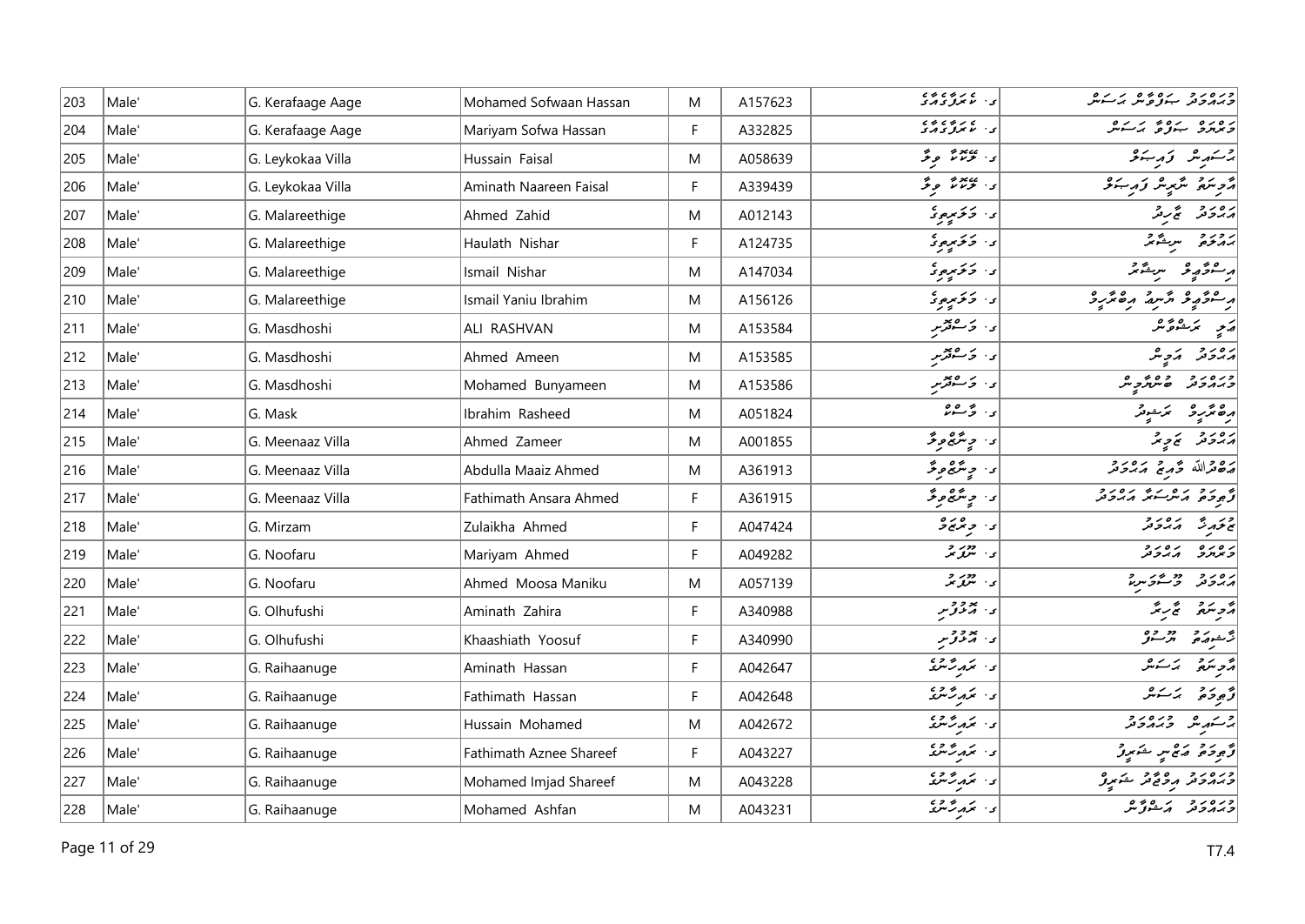| 229 | Male' | G. Raihaanuge       | Mariyam Ashfary        | F           | A062645 | ى سىمەر شىرى                             | و دره د کشوکر پر                        |
|-----|-------|---------------------|------------------------|-------------|---------|------------------------------------------|-----------------------------------------|
| 230 | Male' | G. Raihaanuge       | Aishath Azmeen Shareef | F           | A076646 |                                          | و المراد و د چار به ان میکندانی و ا     |
| 231 | Male' | G. Raihaanuge       | Aishath Eanas          | F           | A120449 | ى ئىمەر شىرى                             | ۇرمىنى رېترگ                            |
| 232 | Male' | G. Raihaanuge       | Ahmed Ifsah            | M           | A121062 | ى بە ئەرگەرى                             | رەرو مۇسۇر                              |
| 233 | Male' | G. Raihaanuge       | ABDULLA AFLAH SHAREEF  | M           | A166898 | ى ئىمەر شىرى                             | برە داللە بروژبر خىمرو                  |
| 234 | Male' | G. Raihaanuge       | Athfa Shareef          | F           | A348991 | ى سىمەر شىرى                             | رەم ئىسىرى<br>مەمۇس ئىسىرى              |
| 235 | Male' | G. Rain Lily        | Aishath Yaadha Waheed  | F           | A023118 | ی گرمرنگر مومو                           | مەر شىم ئىگرىم كەيدىگ                   |
| 236 | Male' | G. Rain Lily        | Ismail Shifan          | M           | A028091 | ی گرمرنگر مومو                           | بر شۇن ئى شوۋىتر                        |
| 237 | Male' | G. Rain Lily        | Fathimath Waheeda      | F.          | A064681 | ی گرمرنگر مومو                           | وً و د و سر آمد                         |
| 238 | Male' | G. Rain Lily        | Ali Shifau             | M           | A068002 | ی گرمرنگر مومو                           | ړې شوره.<br>مړ                          |
| 239 | Male' | G. Rain Lily        | Mariyam Shifaya        | E           | A080357 | ی گرمرنگر مومو                           | ر ه ر ه<br><del>د</del> بربرگر<br>شەۋگر |
| 240 | Male' | G. Rain Lily        | Fathimath Shimla       | F           | A090236 | ی گرمرنگر مومو                           | ژوده جود                                |
| 241 | Male' | G. Rain Lily        | Ahmed Yaeesh Shifau    | M           | A331074 | ی گرمرنگر مومو                           | גפנד תגב בתוכר                          |
| 242 | Male' | G. Ranauraa Villa   | Mohamed Faheem         | M           | A035437 | .<br>ئ <sup>ە</sup> ئىرىنگەنگرەنگە       | ورەرو كەرۋ                              |
| 243 | Male' | G. Ranauraa Villa   | Aishath Yumna          | F           | A048139 | ى سىر تىرىم تىرىمى ئى                    | أصمر شوه المروش                         |
| 244 | Male' | G. Ranauraa Villa   | Mariyam Fazeena        | F           | A125290 | ، ئەئىر ئىگرىمى ئى                       | رەرە زىپ                                |
| 245 | Male' | G. Ranauraa Villa   | Aminath Sathleena      | $\mathsf F$ | A125291 | ى ئىرسىمىدىنگە بەر                       | سەھ بويىگە<br>أرمز                      |
| 246 | Male' | G. Ranauraa Villa   | Fathimath Shifana      | E           | A128853 | <br> د· ئۈشكەنگرەق                       | وَّجوحَ حَ<br>ے وگر مگر                 |
| 247 | Male' | G. Ranauraa Villa   | Fathimath Suha Shafeeu | F           | A330682 | ى بەر دەم ئۇي ئ                          | وٌمودَهِ رَيْرٌ ڪَوِرُ                  |
| 248 | Male' | G. Ranauraa Villa   | Mariyam Nuha Shafeeu   | $\mathsf F$ | A353757 | ى سىر سىر ترە ئى                         | رەرە دە ئىركى                           |
| 249 | Male' | G. Ranauraagey Aage | Moosa Ismail           | M           | A001314 | e s us s v v<br>s n s x n v x · s        | وت په مؤړی                              |
| 250 | Male' | G. Ranauraagey Aage | Mohamed Rasheed        | M           | A028109 | e s ces s v v v - s<br>s n s x n v x - s | ورەرو بەيدۇ.                            |
| 251 | Male' | G. Ranauraagey Aage | Fathimath Sadna        | F           | A064943 | e n cen s v v v v s<br>s n s x n x x v s | أوجر ومحتفظ المعتبر                     |
| 252 | Male' | G. Ranauraagey Aage | Rasheeda Moosa         | F           | A077260 | e 4 ce 4 7 1 1 1<br>5 11 5 5 1 7 1 7 1 5 | ىرىدىر ئۇڭ                              |
| 253 | Male' | G. Ranauraagey Aage | Aishath Rasheeda       | F           | A086419 | e 4 ce4 7 1 1<br>5 1 5 5 4 1 7 1 3       | لأمر شكافها المركب وكر                  |
| 254 | Male' | G. Ranauraagey Aage | Ali Rasheed Moosa      | M           | A088871 | e s ces s v v v - s<br>s n s x n v x - s | ړې پرېنونز والگ                         |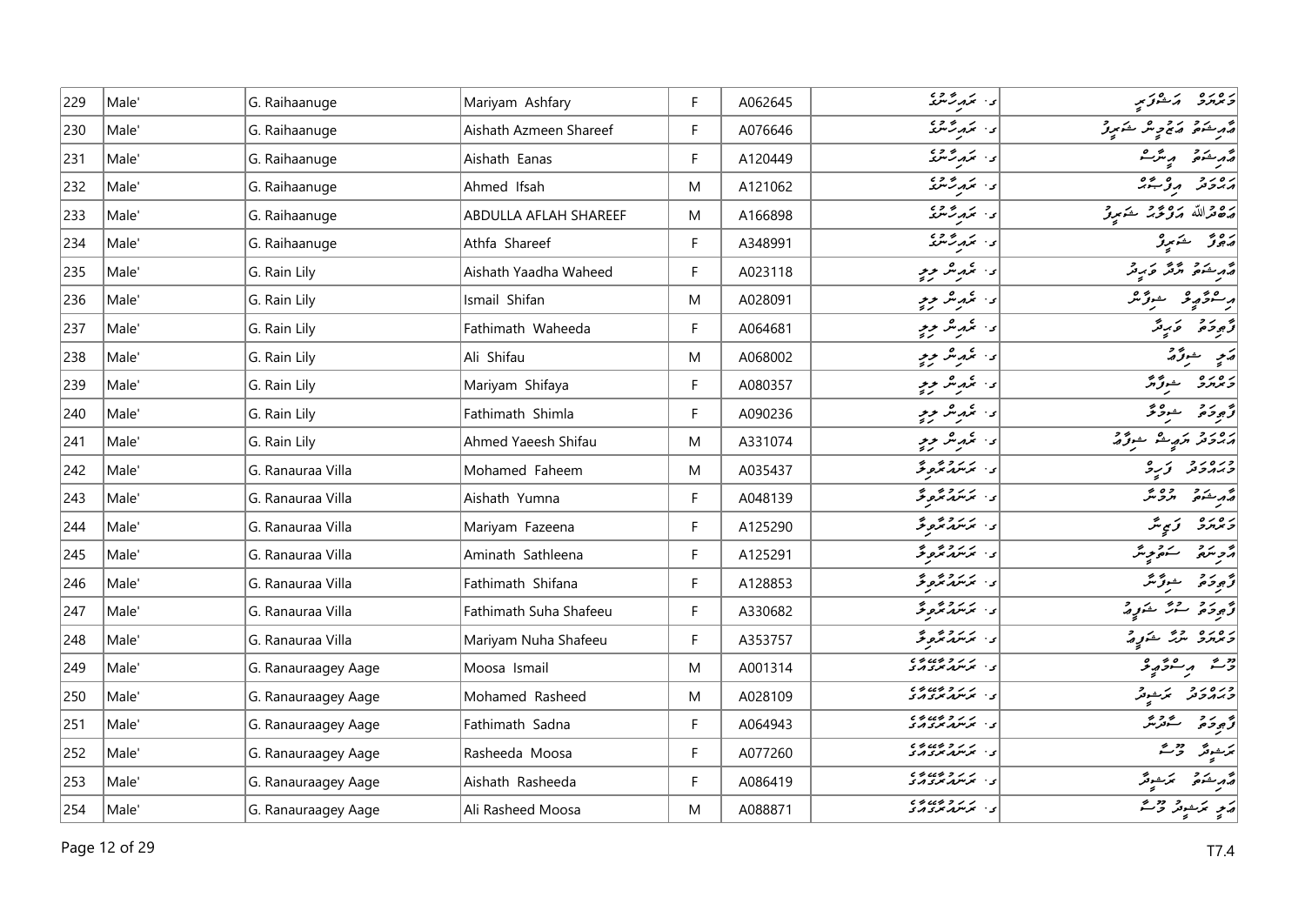| 255 | Male' | G. Ranauraagey Aage | Ibrahim Nazil                    | M  | A090010 | e n cen s v v v v s<br>s n s x n x x v s                                                 | ەر ھەتتەر 2<br>ر<br>ىترىپە بۇ                                                                        |
|-----|-------|---------------------|----------------------------------|----|---------|------------------------------------------------------------------------------------------|------------------------------------------------------------------------------------------------------|
| 256 | Male' | G. Ranauraagey Aage | Zulaikha Rasheeda                | E  | A112594 | e 4 ce4 7 1 1<br>5 1 5 5 4 1 7 1 3                                                       | ة ئەرگە<br>ئاخرىر                                                                                    |
| 257 | Male' | G. Ranauraagey Aage | Rishana Moosa                    | F  | A125865 | e n cen s v v v v s<br>s n s x n x x v s                                                 | بريئة مثر<br>دو مئر                                                                                  |
| 258 | Male' | G. Ranauraagey Aage | Rimana Moosa                     | F  | A154961 | e 4 ce4 7 1 1<br>5 1 5 5 4 1 7 1 3                                                       | برڈ شر جو ش                                                                                          |
| 259 | Male' | G. Ranauraagey Aage | Mohamed Naseel                   | M  | A160907 | e 4 ce4 7 1 1<br>5 1 5 5 4 1 7 1 3                                                       | و ر ه ر و<br>و پر پر و تر<br>ىئرىبىدى                                                                |
| 260 | Male' | G. Ranauraagey Aage | Ageela Naeem                     | F  | A160914 | e 4 ce 4 7 7 7 7 8<br>5 A 5 J A 3 4 8 8                                                  | ەتىمىچە<br>سمەر                                                                                      |
| 261 | Male' | G. Ranauraagey Aage | Nazeeha Naeem                    | F  | A160941 | e sus suuris<br>sa suunud s                                                              | سَرىپە<br>سَمِيرة                                                                                    |
| 262 | Male' | G. Ranauraagey Aage | Ahmed Nabeel                     | M  | A162814 | e s us s v v<br>s n s x n v x · s                                                        | رەر ئەھ                                                                                              |
| 263 | Male' | G. Ranauraagey Aage | Ahmed Hamdhan Hameed             | M  | A166708 | e n cen s v v v v s<br>s n s x n x x v s                                                 | رەر د رەپە ھەر بە                                                                                    |
| 264 | Male' | G. Ranauraagey Aage | Aminath Shameema                 | F  | A215829 | e s ces s v v v - s<br>s n s x n v x - s                                                 | مُرْحِسَمُ شَرَحَ                                                                                    |
| 265 | Male' | G. Ranauraagey Aage | Abdul Rasheed Moosa              | M  | A215830 | e 4 ce4 3 1 1<br>5 1 3 5 4 N + 3                                                         | ן 2010 משפע כל בי                                                                                    |
| 266 | Male' | G. Ranauraagey Aage | Hussain Muflih                   | M  | A252062 | e 4 ce4 3 1 1<br>5 1 3 5 4 N + 3                                                         | يرسكهاش وووي                                                                                         |
| 267 | Male' | G. Ranauraagey Aage | Mariyam Ranaan Nashid            | F. | A347763 | e n cen s v v v v s<br>s n s x n v x v s                                                 | رەرە برەھ شرىرى                                                                                      |
| 268 | Male' | G. Ranauraagey Aage | Mohamed Adhuham Hameed           | M  | A351707 | e 4 ce4 7 1 1<br>5 1 5 5 4 7 7 7 8 8                                                     | ورەر د رورە برېږ                                                                                     |
| 269 | Male' | G. Ranauraagey Aage | Ahmed Ashween Rasheed            | M  | A361591 | e 4 ce4 7 1 1<br>5 1 3 5 4 N + 1 3                                                       | رەر تەركىسى ئەسر                                                                                     |
| 270 | Male' | G. Ranauraagey Aage | Hassan Mueen Ahmed<br>Rasheedh   | M  | A369969 | ر ر د پره پره<br>برسمه برن د پ<br>ى ٠                                                    | ג׳ לי בן יש גם גב תיייבת                                                                             |
| 271 | Male' | G. Ranauraagey Aage | Aishath Naisha Ahmed<br>Rasheedh | F  | A369974 | $\begin{array}{c} \mathcal{L} \neq \mathcal{L} \mathcal{L} \neq \mathcal{I} \end{array}$ | ح م شكرة الحمير مشكر 2012 مركب من المركب المركب المركب المركب المركب المركب المركب المركب المركب الم |
| 272 | Male' | G. Ranauraagey Aage | Ibrahim Mubeen Ahmed<br>Rasheed  | M  | A370541 | e 4 ce4 7 1 1<br>5 1 5 5 4 1 7 1 3                                                       | مصرير وحمد مدوم بمشور                                                                                |
| 273 | Male' | G. Ranauraagey Aage | Hawwa Maisaan Habeeb             | F  | A411046 | e 4 ce4 7 1 1<br>5 1 5 5 4 7 7 7 8 8                                                     | رەپ زېرىشىر زەھ                                                                                      |
| 274 | Male' | G. Rannaalhige      | Ahmed Shaail Nasym               | M  | A012964 | ى سىمە ئىرىگىرى                                                                          | رەرد ش <sub>ەر</sub> و ترىپە                                                                         |
| 275 | Male' | G. Rannaalhige      | Aishath Shazly Naseem            | F  | A039091 | ى - ئۈشۈشۈرى                                                                             | أأرشكم الشكامي الكرسوم                                                                               |
| 276 | Male' | G. Rannaalhige      | Khadeeja Umar                    | F. | A039092 | ى - ئىرىش ئىرى ئى                                                                        | زَمِرِيحُ دَرَ وَ                                                                                    |
| 277 | Male' | G. Rannaalhige      | Mariyam Shahula Naseem           | F  | A055740 | ى - ئۈشۈشۈرى                                                                             | رەرە شەرقە ئەسوۋ                                                                                     |
| 278 | Male' | G. Rannaalhige      | Aminath Shaaila                  | F  | A064210 | ى - ئىرىش ئىرى ئى                                                                        | ړُوسکه شَهر کُمُ                                                                                     |
|     |       |                     |                                  |    |         |                                                                                          |                                                                                                      |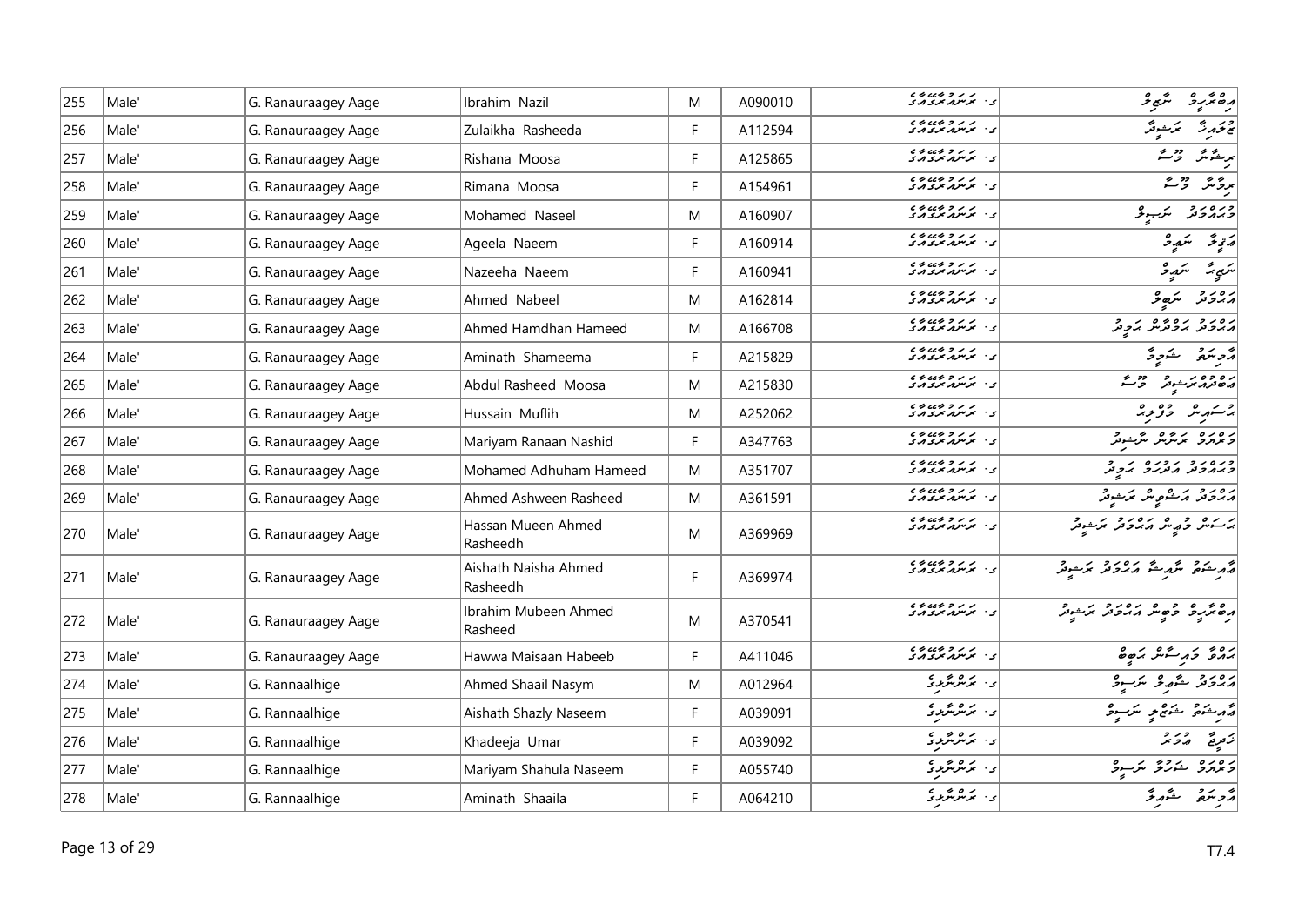| 279 | Male' | G. Rannaalhige | Mohamed Shabeen Naseem  | M  | A072320 | <sub>ى</sub> بە ئەشرىتىرى <sub>م</sub> ى | ورەرو خەھ ئەس ئىسو                                   |
|-----|-------|----------------|-------------------------|----|---------|------------------------------------------|------------------------------------------------------|
| 280 | Male' | G. Rannaalhige | Hawwa Shahany Naseem    | F. | A092259 | ى - ئۈشۈشۈرى                             |                                                      |
| 281 | Male' | G. Rannaalhige | Fathimath Shamly Naseem | F. | A092260 | <br>  <sub>ی</sub> برگرمرمر <sub>ک</sub> | وحافظ والملحا والمستوفر                              |
| 282 | Male' | G. Rannaalhige | Shauna Naseem           | F  | A324004 | ى سىمەھەرىمى ئ                           | شكەر ئىگە ئىكرىسور                                   |
| 283 | Male' | G. Rannaalhige | Mohamed Shamin Ahmed    | M  | A334078 | ى سىر ئىر ئىر ئى                         | وره رو در محمد مدرود<br>وبردونر څورش دبرونر          |
| 284 | Male' | G. Rannaalhige | Ismail Shaiman          | M  | A340645 | ى - ئۆشرىترىدى                           | برحوم ومخبر والمستقر                                 |
| 285 | Male' | G. Rendezvous  | Mohamed Faisal          | M  | A007336 | ے صر دوہ<br>ی- موسی <sub>ق</sub> و م     | ورەرو تەرىبو                                         |
| 286 | Male' | G. Saimaa      | Hamadh Abdul Ghanee     | M  | A041470 | ى سىمبرۇ                                 | ر ر د د د د و د کرد.<br>پروتر د ه ه ترڅوړ س          |
| 287 | Male' | G. Saimaa      | Aishath Bisam           | F  | A041699 | ى سىمەرىچ                                | أمار شدة والشرقر                                     |
| 288 | Male' | G. Saimaa      | Aminath Ibthisham       | F  | A041700 | ى سىمەتى                                 | أزجر المتمر والمستور                                 |
| 289 | Male' | G. Saimaa      | Fathimath Shaheema      | F  | A041751 | ى سىمەتى                                 | ے کر وگ<br>ۇ بوخ <sup>ى</sup> م                      |
| 290 | Male' | G. Saimaa      | Mariyam Visam           | F  | A041752 | ى سىمەتى                                 | رەرە بەشۇ                                            |
| 291 | Male' | G. Saimaa      | Ismail Shaheem          | M  | A045910 | ى سىمەرىچ                                | بر شۇنپە ئۇ سۇر ئ                                    |
| 292 | Male' | G. Saimaa      | Ibrahim Shahym          | M  | A054180 | ى سىمەتى                                 | رەپرىر خىرو                                          |
| 293 | Male' | G. Saimaa      | Ahmed Shaheem           | M  | A081594 | ى سىمەق                                  | برەرو ئىرو                                           |
| 294 | Male' | G. Saimaa      | Eiesha Zayn Shahym      | F  | A144104 | ى سىمەرىخ                                | ر شه نم بر شر د                                      |
| 295 | Male' | G. Saimaa      | Mohamed Adham           | M  | A156792 | ى سىمەرىچ                                | כנסנכ גבנס<br><i>בג</i> ו <i>ב</i> כנ הבנ <i>ב</i> כ |
| 296 | Male' | G. Salaamathu  | Fariyal Yoosuf Abdulla  | F  | A000371 | ى سەۋەھ                                  | ر پرو دو وه بره د الله                               |
| 297 | Male' | G. Salaamathu  | Mohamed Shareef         | M  | A001525 | ى سىۋە ئە                                | ورەرو خىرۇ                                           |
| 298 | Male' | G. Salaamathu  | Ali Zahir Yoosuf        | M  | A007418 | ى سىۋە ئە                                | ړې په مريد ده ده<br>کمړنې د سر                       |
| 299 | Male' | G. Salaamathu  | Ahumeela Zahira         | F  | A056248 | ى سەۋرە                                  | أروا ويحج والمجر بالمراج                             |
| 300 | Male' | G. Salaamathu  | Fathimath Zahira        | F  | A060777 | ى سەۋەمى                                 | توجوخر تجربته                                        |
| 301 | Male' | G. Salaamathu  | Dr. Mohamed Abbas       | M  | A124952 | ى سەۋەپى                                 | 2522<br>2007 - 2007<br>24 שמי המיקט                  |
| 302 | Male' | G. Salaamathu  | Ahmed Mohamed           | M  | A130697 | ى سىۋە ئە                                | ג סגב בג סגב<br>גגבע בגגבע                           |
| 303 | Male' | G. Salaamathu  | Samiya Mohamed Shareef  | F. | A130703 | ى سەۋرە                                  | كرواز وبرودو كروز                                    |
| 304 | Male' | G. Salaamathu  | Hishma Ahmed            | F  | A130704 | ى سىۋىرە                                 | برشوش برەر د                                         |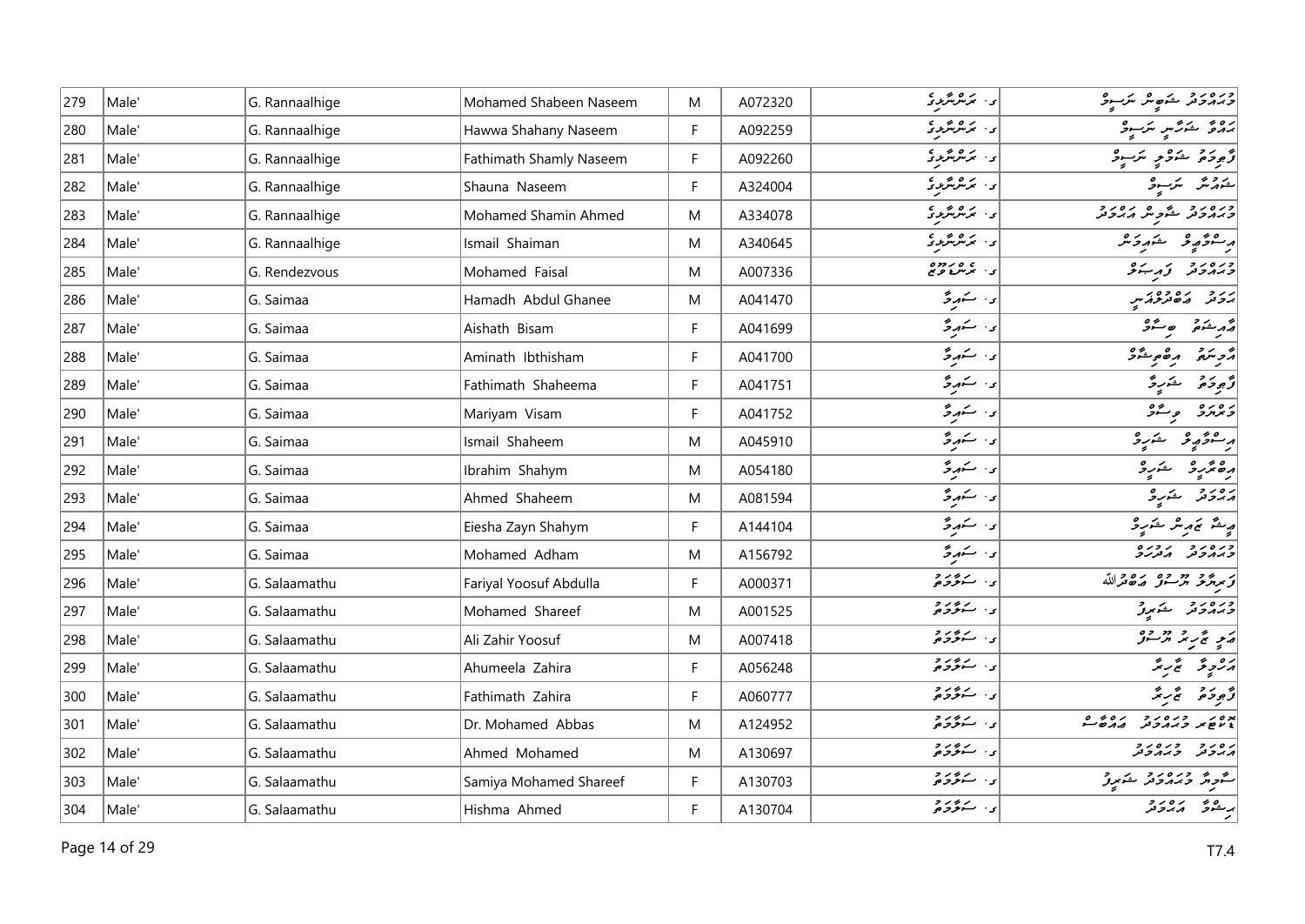| 305 | Male' | G. Salaamathu   | Ahmed Abbas                   | M           | A167119 | ى سىۋە ئە                                     | رەرو رەپرە                                           |
|-----|-------|-----------------|-------------------------------|-------------|---------|-----------------------------------------------|------------------------------------------------------|
| 306 | Male' | G. Salaamathu   | Aishath Abbas                 | F           | A319522 | ى سىۋىرە                                      | 0.401<br>پ <sup>ر</sup> در شوځ                       |
| 307 | Male' | G. Salaamathu   | Adam Abbas                    | M           | A333646 | ى سەنۇۋەتى                                    | ء ر ہ<br>دگرو<br>رەپچە                               |
| 308 | Male' | G. Salaamathu   | Ali Abbas                     | M           | A333647 | ى سىۋىرە                                      | 2501                                                 |
| 309 | Male' | G. Salaamathu   | laaza Ali Zahir               | F           | A337844 | ى سەنۇۋە                                      | وړځ کې ځریز                                          |
| 310 | Male' | G. Salaamathu   | Reesha Ahmed                  | F           | A337845 | ى سىۋە ئە                                     | ەر دىر<br>امریقہ                                     |
| 311 | Male' | G. Salaamathu   | Mohamed Ausham Ahmed          | M           | A340756 | ى سەۋرە                                       | ورەر د در دره رەر د<br><i>دېدم</i> ونر مەمشور مەرونر |
| 312 | Male' | G. Salaamathu   | Samahath Mohamed Shareef      | $\mathsf F$ | A341688 | ى سەۋەھ                                       | رورو ورەرو شەيرو                                     |
| 313 | Male' | G. Salaamathu   | Mohamed Isom Ali Zahir        | M           | A351893 | ى سەۋەپى                                      | ورەرو ھەب ە كەنچ ئەرلە                               |
| 314 | Male' | G. Salaamathu   | Hussain Abbas                 | M           | A353003 | ى سەۋەپى                                      |                                                      |
| 315 | Male' | G. Salaamathu   | Ashiya Abbas                  | F           | A353004 | ى سىۋىرە                                      | 2501<br>ر گر شد وگر                                  |
| 316 | Male' | G. Salaamathu   | Zainab Abbas                  | F           | A353005 | ى سەۋەمى                                      | رەپچە<br>ایم بر سره<br>د                             |
| 317 | Male' | G. Salaamathu   | Mariyam Nizna                 | F           | A371712 | ى سەۋەمى                                      | ر ه ر ه<br><del>د</del> بربرگر<br>سرچ مگر            |
| 318 | Male' | G. Salaamathu   | Ibrahim Faig                  | M           | A371745 | ى سەۋرە                                       | ەرھ ئ <sup>ۆ</sup> ر ۋ<br>تۇ مەتى                    |
| 319 | Male' | G. Salaamathu   | Aminath Mizna                 | F           | A371749 | ى سىۋىرە                                      | أزويتهم وبيءثر                                       |
| 320 | Male' | G. Scentge Aage | Shahula Ali Manik             | F           | A071501 | $\frac{c}{s}$                                 | أينكر والمتحفظ والمتعالج                             |
| 321 | Male' | G. Scentge Aage | Aishath Manike                | F           | A077536 | $\frac{c}{s}$                                 | ا محمد مشهور تسرین <sup>ا</sup><br>محمد مشهور تسرینا |
| 322 | Male' | G. Scentge Aage | Hawwa Ali Maniku              | F           | A096786 | $\frac{c}{s}$                                 |                                                      |
| 323 | Male' | G. Scentge Aage | Mohamed Ali Manik             | M           | A099009 | $\frac{c}{s}$                                 | כגבכת הבכיתי                                         |
| 324 | Male' | G. Scentge Aage | Hassan Hunaif                 | M           | A347516 | $\frac{c}{c}$ , $\frac{c}{c}$ , $\frac{c}{c}$ | يەسەھە يەسمەر                                        |
| 325 | Male' | G. Sea Reed     | Ismail Imthiyaz               | M           | A036095 | ای استعمالی<br>است <u>ست</u>                  | و عوَّمٍ قرار و مردِّ                                |
| 326 | Male' | G. Sea Reed     | Aminath Suma Ismail           | F           | A149151 | ی سیرتج<br>ی ی                                | ړوسره ده ره دوړو                                     |
| 327 | Male' | G. Sea Reed     | Aishath Siman Ismail Imthiyaz | F           | A322248 | ی سومرتا<br>په                                | و مشور سرد شر مشرقه و مردم در م                      |
| 328 | Male' | G. Sentuge      | Adam Ibrahim                  | M           | A032910 | ر عروج<br>د سگهوی                             | رە ئۆرۈ<br>پە تەرە                                   |
| 329 | Male' | G. Sentuge      | Fathimath Musheera            | F           | A049309 | ی. که شریع ی                                  | ۇ ب <sub>و</sub> ر د<br>ۇ ھەيگە<br>ئ                 |
| 330 | Male' | G. Sentuge      | Moomina Muneer                | F           | A071789 | ی کیمرج دی                                    | وثروبثر وتبربر                                       |
|     |       |                 |                               |             |         |                                               |                                                      |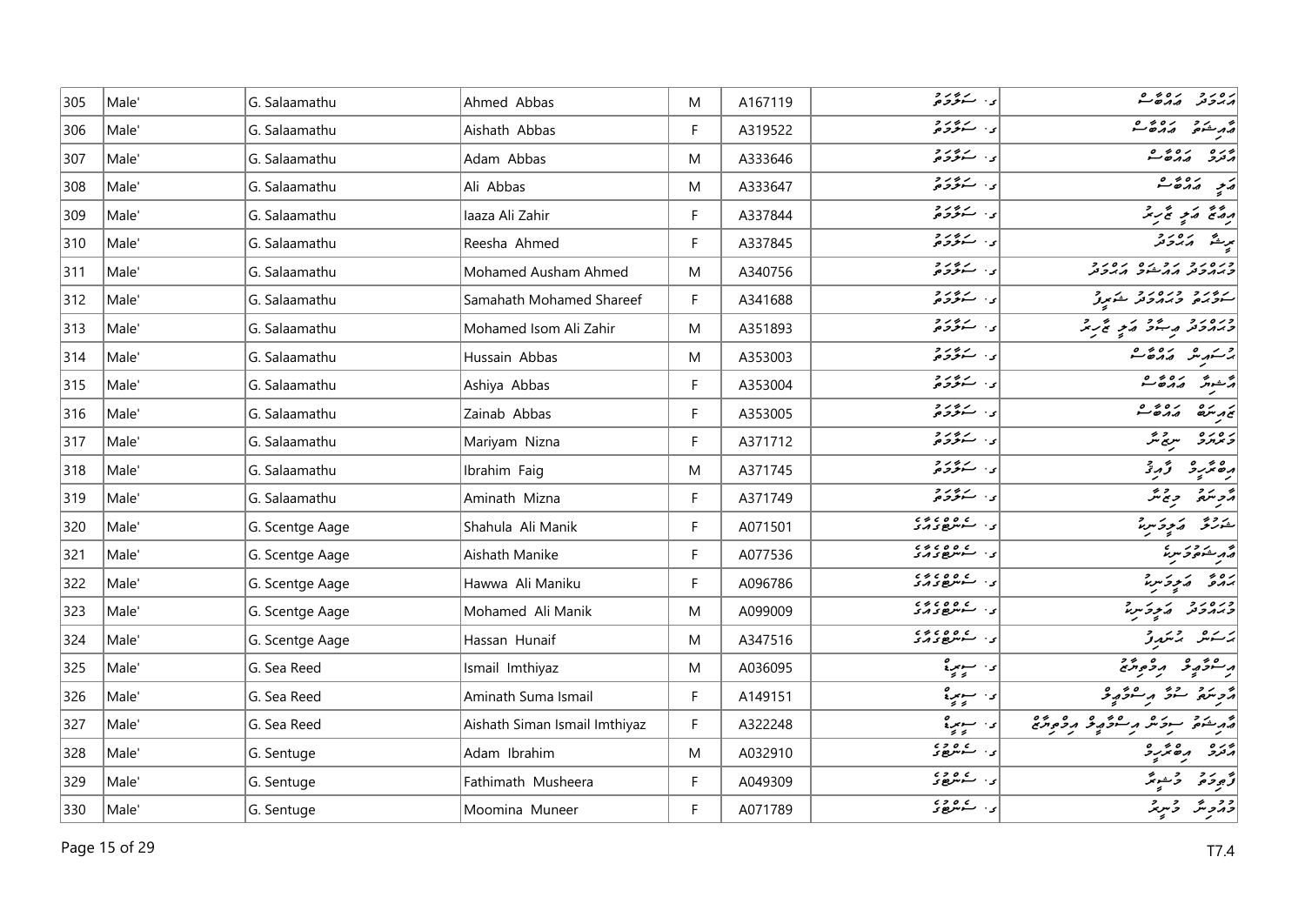| 331 | Male' | G. Sentuge | Aishath Rishana      | F         | A072800 | ی گیروی                | م شرکت برگینگر<br>م                           |
|-----|-------|------------|----------------------|-----------|---------|------------------------|-----------------------------------------------|
| 332 | Male' | G. Sentuge | Aminath Shaza Adam   | F         | A099050 | ی کے مربع ی            | أأدمرة الشرقاء والمحردة                       |
| 333 | Male' | G. Sentuge | HUSSAIN HISAN        | ${\sf M}$ | A099051 | ی گوروه                | برستهرش برستمش                                |
| 334 | Male' | G. Sentuge | Ahmed Ishan          | M         | A099085 | ی گوه وی               | رەرد مىشىر                                    |
| 335 | Male' | G. Sentuge | Mariyam Rishmee      | F         | A099086 | ی گیروی                | ر ہ ر ہ<br>تر <del>ب</del> ر بر<br>ىرىشى<br>س |
| 336 | Male' | G. Sentuge | Ali Shiran           | ${\sf M}$ | A099087 | ی گوروه                | ەكىيە سىيىتىلىكى<br>مەسىر                     |
| 337 | Male' | G. Sentuge | Mohamed Lishan       | ${\sf M}$ | A099088 | ی کیمرج ی              | ورەرو بوشەر                                   |
| 338 | Male' | G. Sentuge | Ismail Musheer       | ${\sf M}$ | A100855 | ی که هیچ ی             | ر عۇر ق ئ                                     |
| 339 | Male' | G. Sentuge | Ibaa Adam Ibrahim    | F         | A160084 | ی کیمرج ی              | أرة أزرو رەبرى                                |
| 340 | Male' | G. Sentuge | Ifham Adam Ibrahim   | ${\sf M}$ | A326470 | ر مشروع<br>د سگهري     | دورد مدد مقترره                               |
| 341 | Male' | G. Sentuge | Ahmed Jym Niyaz      | ${\sf M}$ | A367586 | ی کے موج               | ړ پر د په د سرگړي                             |
| 342 | Male' | G. Shaamil | Hassan Shukury       | ${\sf M}$ | A012535 | ى شگۈرگە               | ىر سەھرا ئىقسامىيە                            |
| 343 | Male' | G. Shaamil | Hamid Shiyam         | M         | A023949 | - متمرو<br>د متمر      | بروتر شوروه                                   |
| 344 | Male' | G. Shaamil | Aishath Shifana      | F         | A034338 | ى شەرىۋ                | ۇرىشكى ھو <i>ۋىگ</i>                          |
| 345 | Male' | G. Shaamil | Ibrahim Shiyam       | ${\sf M}$ | A050547 | ى شەرۋ                 | أرە ئۆر ئىستىر ئىشتىر ئىستىدى ئە              |
| 346 | Male' | G. Shaamil | Khadeeja Shuzana     | F         | A068791 | ر . ځونو               | ر و ديج<br>  رکوپيچ<br>شەمج ئىگر              |
| 347 | Male' | G. Shaamil | Ismail Shiyam        | ${\sf M}$ | A077794 | ى شەرىۋ                | أراع وحمي والمحمد والمحمد                     |
| 348 | Male' | G. Shaamil | Abdulla Shiyam       | ${\sf M}$ | A081788 | ء ستمرو                | مُصْعَرِ اللَّهُ ۖ سُومَّرْحَ                 |
| 349 | Male' | G. Shaamil | Hussain Shiyam       | ${\sf M}$ | A116600 | اء ڪوؤ                 | جر س <sub>ک</sub> ر میں<br>م<br>شەدگرى        |
| 350 | Male' | G. Shaamil | Zulaikha Shiuna      | F         | A120437 | ى شەرۋ                 | ە ئەرەبە ئىسىدىگە<br>ئ                        |
| 351 | Male' | G. Shaamil | Ali Shiyam           | ${\sf M}$ | A120438 | ى شگۈرگە               | أوسمج المشورة والمحمد                         |
| 352 | Male' | G. Shaamil | Adam Shiyam          | ${\sf M}$ | A143927 | ى شەرۋ                 | پر ہ<br>دنرو<br>شەپرى                         |
| 353 | Male' | G. Shaamil | Zulaikha Shahama     | F         | A150371 | ى شەرۋ                 | ے جمہ بھی<br>فرځورځ                           |
| 354 | Male' | G. Shaamil | Aishath Alya Ibrahim | F         | A327430 | ى شەرو                 | התשים הכת תסתיכ                               |
| 355 | Male' | G. Shaamil | Mariyam Zaina Siraj  | F         | A329741 | <mark>ء شگ</mark> وی   | دورو پرېژ سرگړو                               |
| 356 | Male' | G. Shaamil | Aminath Zahuwa Siraj | F         | A329744 | تحصير عمر عمر المستخرج | أأرضم بمردوس سومرمي                           |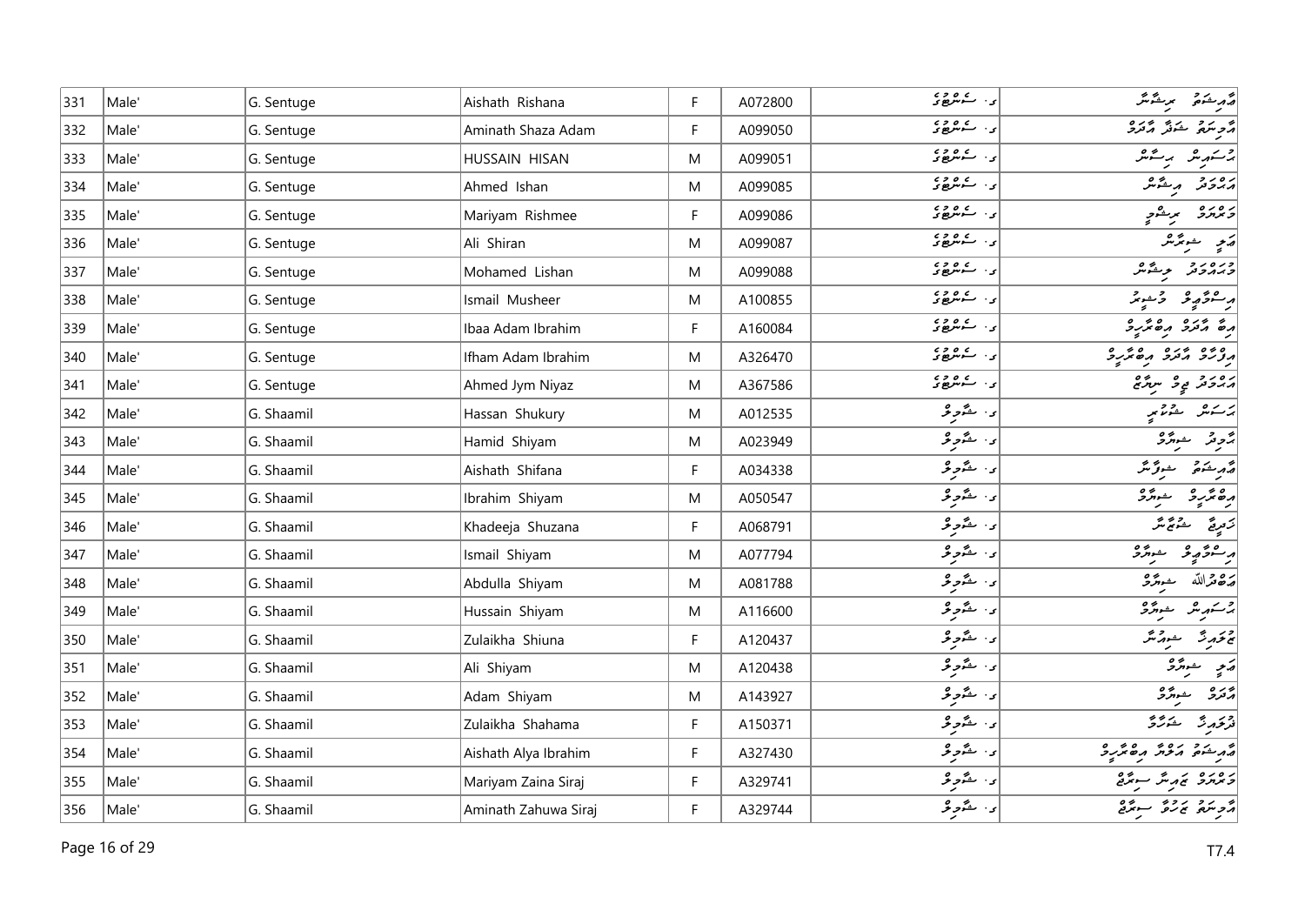| 357 | Male' | G. Shaamil         | Fathimath Shu-ula Shiyam | F  | A335234 | ر. ڪ <sub>م</sub> وگر                                       | توجوحو شهرقر شورده                                      |
|-----|-------|--------------------|--------------------------|----|---------|-------------------------------------------------------------|---------------------------------------------------------|
| 358 | Male' | G. Shaamil         | Lamha Ibrahim            | F. | A339444 | -<br>ا <sup>ی.</sup> سُنَّورُو                              | دورم موسور                                              |
| 359 | Male' | G. Shaamil         | Rishwan Shiyam           | M  | A347912 | ى شگەرگە                                                    | مرشوح شر شودگر                                          |
| 360 | Male' | G. Shaamil         | Hassan Yamaam            | M  | A377781 |                                                             | ير کے مردو                                              |
| 361 | Male' | G. Shaamil         | Mohamed Yaameen          | M  | A377782 | ى شگۈرگە                                                    | و رە ر د<br><i>د بر</i> گرىز<br>ېژىپ شر                 |
| 362 | Male' | G. Shaamil         | Maadh Maif               | M  | A383041 | ى شەرىر                                                     | درود ومرو                                               |
| 363 | Male' | G. Shaamil         | Maasha Maif              | F  | A406413 | ى شگۈمى<br>مە                                               | دَّے دَّبرو                                             |
| 364 | Male' | G. Sneetha         | Shareefa Ali Futhu       | F  | A085228 | ى شوپىچ                                                     | شَعِيرٌ - مَعِرْوَةٌ                                    |
| 365 | Male' | G. Sneetha         | Ismail Juman Jaleel      | M  | A381243 | شە سەھ                                                      | ړ جۇړي د ۋە ق                                           |
| 366 | Male' | G. Sneetha         | Jumana Jaleel            | F  | A381244 | ى شوپىر                                                     | ووير تختوي                                              |
| 367 | Male' | G. Sweet Ireenaa   | Aishath Eena             | F. | A151885 | ر . ڪ <sub>مو</sub> ِ <u>ع</u> ارِ <sub>م</sub> ريگر        | ړُمرڪو ميگر                                             |
| 368 | Male' | G. Sweet Ireenaa   | Mohamed Irufan           | M  | A151887 | ى شوھ موسىر                                                 | ورەرو ھەق ھە                                            |
| 369 | Male' | G. Sweet Ireenaa   | Mariyam Eenas Yoosuf     | F  | A339492 | ى سىم ھەرىپەتگە                                             | ره ره مسر مشهور ده وه<br>د بر مر مسر مسر                |
| 370 | Male' | G. Sweet Ireenaa   | Aminath Irufa Yoosuf     | F  | A352965 | ى سۇم قەرىرىتى                                              | ړ ځېږي <sub>په مر</sub> بو په ده وه کل                  |
| 371 | Male' | G. Sweet Meadow    | Mohamed Ibrahim          | M  | A000056 | $rac{1}{2}$                                                 | כנהגב גם מים                                            |
| 372 | Male' | G. Sweet Meadow    | Aminath Nisha            | F. | A059004 | وهيموع<br>ى •                                               | أأدو سكاني المستند                                      |
| 373 | Male' | G. Sweet Meadow    | Ibrahim Ashraf           | M  | A059005 | $\overset{\mathcal{C}}{\mathcal{E}}$                        | دەنزرو مشىر                                             |
| 374 | Male' | G. Sweet Meadow    | Ali Ahsan                | M  | A059107 | $\overset{\scriptscriptstyle O}{\mathcal E}_\mathcal{S}$ وځ | أميس مروسكر                                             |
| 375 | Male' | G. Sweet Meadow    | Aishath Amany Mohamed    | F. | A166951 | $\overset{\mathcal{C}}{\mathcal{E}}$                        | הו היבים וכלת כנסגב                                     |
| 376 | Male' | G. Sweet Meadow    | Hassan Akram Mohamed     | M  | A166960 | $\overset{\mathcal{C}}{\mathcal{E}}$                        | ر کامل بروره وره رو                                     |
| 377 | Male' | G. Sweet Meadow    | ISMAIL AJMAL MOHAMED     | M  | A333636 | $\overset{\mathcal{C}}{\mathcal{E}}$                        | بر عوضو موره وره در                                     |
| 378 | Male' | G. Sweet Medalin   | Moosa Ibrahim            | M  | A009478 | ى سىموقۇم ئوبىر                                             | اديم مشرد                                               |
| 379 | Male' | G. Sweet Medalin   | Ibrahim Shadeed Moosa    | M  | A364218 | ى سىموقۇم ئوبىر                                             | رەڭرى <sub>ر</sub> ۇ خ <sub>ى</sub> رىر ۋىگ             |
| 380 | Male' | G. Sweet Medalin   | Mohamed Shidhaad Moosa   | M  | A368660 | ى سىم قۇغ ئوبىر                                             | ورەر دېمبرتر ورمړ<br><i>وبرو</i> تر <sub>شوترتر و</sub> |
| 381 | Male' | G. Thaafatha Villa | Ahmed Shujau             | M  | A066649 | ، ئۇزۇمۇ                                                    | ره رح در در<br>پرېدر تر شويځ پر                         |
| 382 | Male' | G. Thaafatha Villa | Mariyam Mizna Mamdhooh   | F. | A248350 | - ئۇزۇمۇمۇ                                                  | מינים פיזיאה בפינה                                      |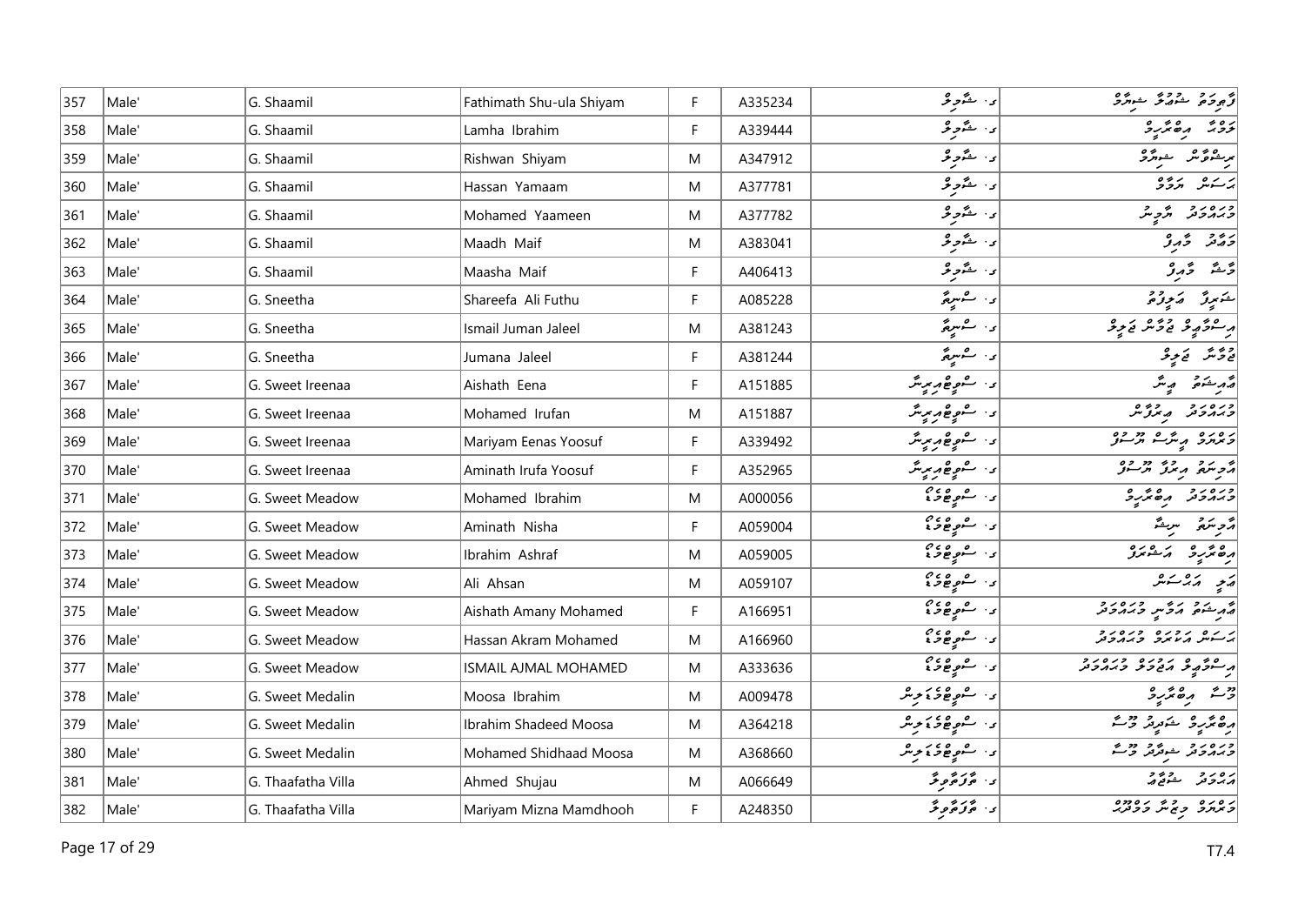| 383 | Male' | G. Thaafathaa Aage | Mohamed Hameed               | M  | A041597 |                                       | ورەرو پەرە                                      |
|-----|-------|--------------------|------------------------------|----|---------|---------------------------------------|-------------------------------------------------|
| 384 | Male' | G. Thaafathaa Aage | Najma Ibrahim                | F  | A052715 | پر پر پر پر<br>پ گوتو مر              | يَرْدِعُ = رِهْ يُرْرِدُ                        |
| 385 | Male' | G. Thaafathaa Aage | Ahmed Hameed                 | M  | A052716 | ور دور.<br>د گوره در                  | دەرو روم                                        |
| 386 | Male' | G. Thaafathaa Aage | Nazima Abdul Qani            | F  | A053850 | ور و ده.<br>د ۱ موزمی در              | شُعْرَفَ صَحْفَرَ حَمْدَ سِ                     |
| 387 | Male' | G. Thaafathaa Aage | Shabaanaa Abdul Ganee        | F  | A079327 | ور وده.<br>د ۱ گوتوم د                | $70701$<br>$-204$<br>$-204$                     |
| 388 | Male' | G. Thaafathaa Aage | Abdul Ghani Mohamed          | M  | A092289 | ور د ده.<br>د ۱ گوتوم د               | גם כפג'ית בג'ם גב                               |
| 389 | Male' | G. Thaafathaa Aage | Soaniya Abdul Ganee          | F  | A130727 | ور ده ده<br>د ۱ موزمی در              | سەسلا مەھىر ئەمىر                               |
| 390 | Male' | G. Thaafathaa Aage | Naushyn Ahmed Nasheed        | F  | A165500 |                                       | ىكەش ھەر ئەر ئەر ئىر                            |
| 391 | Male' | G. Thaafathaa Aage | Ibrahim Shariq               | M  | A217171 | پر پر پر پر<br>پ گوتو مر              | رە ئەر ئۇير                                     |
| 392 | Male' | G. Thaafathaa Aage | Mohamed Shaarig              | M  | A345057 | ور وده.<br>د ۱ موزمی در               | ورەرو شەرە                                      |
| 393 | Male' | G. Thaafathaage    | Shareefa Ahmed               | F  | A032476 | و . ه و و د<br>د . ه و و د د          | شكيرتى المكافرة                                 |
| 394 | Male' | G. Thaafathaage    | Fathimath Ulfa Abdul Shukoor | F  | A131363 | و د ود و د<br>د ۱ ه توڅو د            | ه د د ده ه ده ده دده د<br>گهچره مرکز مصرم شما د |
| 395 | Male' | G. Thaafathaage    | Aminath Israau Abdul Shukoor | F. | A347905 | ور وره د<br>د اگروه د                 |                                                 |
| 396 | Male' | G. Ufanvehi        | Maumoona Abdul Raheem        | F  | A011770 | ى بەر ھەير                            | ג כבב בספר ס<br>כגבית גם <i>נגיד</i> יב         |
| 397 | Male' | G. Ufanvehi        | ISMAIL FAWZAN AHMED          | M  | A336958 | ى بەر ھەير                            | مر شوگه و در ده در در د                         |
| 398 | Male' | G. Veesanmaage     | Zareena Abdulla              | F. | A070380 | <sub>ى</sub> ، م <sub>و</sub> سكىلىرى | ىم <i>ىمىيەنگر كەھ</i> قراللە                   |
| 399 | Male' | G. Veesanmaage     | Aminath Murshida             | F  | A070415 | <sub>ى مو</sub> سەمدى ئ               | أأدو سكاة المتحرج وكرائيس وكر                   |
| 400 | Male' | G. Veesanmaage     | Hassan Ismail                | M  | A079962 | <sub>ى</sub> ، م <sub>و</sub> سكىلىرى | ىرىكىش مەسترىمىقى                               |
| 401 | Male' | G. Veesanmaage     | Ibrahim Ismail               | M  | A082171 | <sub>ى مو</sub> سەمدى                 | ەرھەترىر <sup>ە</sup><br>برىشۇپەي               |
| 402 | Male' | G. Veesanmaage     | Aishath Adam Manik           | F  | A100159 | لى <sub>مو</sub> سەمبردى              | הו בים הבכבית                                   |
| 403 | Male' | G. Veesanmaage     | Ali Vikas                    | M  | A101180 | ر . <sub>و</sub> يە ئىردى             | أريمو عرشت                                      |
| 404 | Male' | G. Veesanmaage     | Aishath Shaheeda             | F  | A101182 | ی په چې شرچ د                         | مەر شىم ئىشىرىتى                                |
| 405 | Male' | G. Veesanmaage     | Hussain Ismail               | M  | A103163 | <sub>ى</sub> پەسەپرىدى                | يزخيرها المعاقبة فحر                            |
| 406 | Male' | G. Veesanmaage     | Ahmed Shaheed                | M  | A116119 | <sub>ى</sub> ، م <sub>و</sub> سكىلىرى | أرەر ئەرەر                                      |
| 407 | Male' | G. Veesanmaage     | Fathimath Shaheedha          | F  | A153782 | <sub>ى</sub> پەسەپرىدى                | وٌموحَمٌ شَرِيرٌ                                |
| 408 | Male' | G. Veesanmaage     | Mohamed Shaheed              | M  | A153789 | ى پەسكىرىدى                           | ورەرو شەرىر                                     |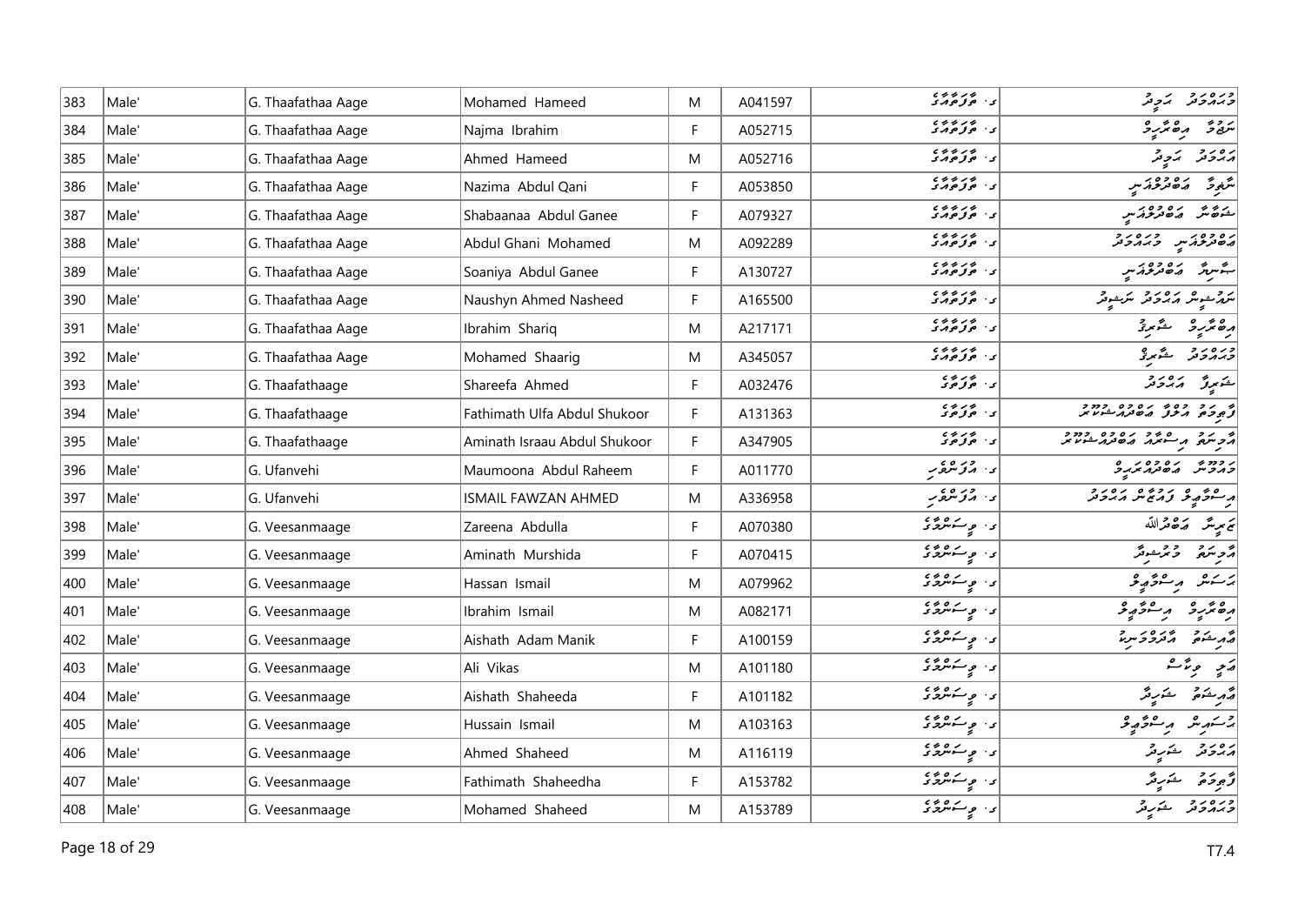| 409 | Male' | G. Veesanmaage | Mariyam Ifham               | F  | A167242 | <sub>ى</sub> . م <sub>و</sub> سەمىردى | و ده ده و ده و                                        |
|-----|-------|----------------|-----------------------------|----|---------|---------------------------------------|-------------------------------------------------------|
| 410 | Male' | G. Veesanmaage | Ismail Aman Ilyas           | M  | A167319 | ی ۔ موسکو پر دی                       | ر جۇ ئەر ئەر ئەر ئەر ئە                               |
| 411 | Male' | G. Veesanmaage | Fathimath Safa Ahmed        | F  | A167447 | ء ، وپەشقەتچ                          | و و ده ده ده ده د                                     |
| 412 | Male' | G. Veesanmaage | Aishath Areen Ilyas         | F. | A374576 | ، وپە ئىرومى                          | ړٌ پر ځنی تر پر شر پر وگر گ                           |
| 413 | Male' | G. Veesanmaage | Ahmed Ibthihaal Ilyas       | M  | A375464 | ، ، ، ، ئەشرىمى                       | גם גב גם ביב גבולים.<br>גיגבת גם ביב גבוליים          |
| 414 | Male' | G. Veesanmaage | Mohamed Yaeysh Hussain      | M  | A404064 | ء ، ويسكوري                           | ورەرو مەيدە برگىرىش                                   |
| 415 | Male' | G. Veneeziyaa  | Aminath Leela               | F  | A033591 | ى ئۇسىي ئە                            | ړٌ د سره پېڅر                                         |
| 416 | Male' | G. Veneeziyaa  | Ahmed Ashfah                | M  | A046810 | ى ئەسپىرىگە                           | رەرد رەۋە                                             |
| 417 | Male' | G. Veneeziyaa  | Fathimath Ifasha            | F  | A053843 | ى ئۇسرىيەتر                           | ژوده رژېڅ                                             |
| 418 | Male' | G. Visenzaa    | Ina Abdul Sattar            | F. | A001120 | ى پەر ئەشرىج                          | د شهر ده ده ده د و د                                  |
| 419 | Male' | G. Visenzaa    | Ahmed Sunah                 | M  | A001121 | ی ۔ حر سکویٹی                         | ره رو و وه و                                          |
| 420 | Male' | G. Visenzaa    | Jinah Abdul Sattar          | M  | A001123 | ی۰ و که میگی                          | ر ٥ و ٥ ر ٥ و و و<br>پره تو پر سه پر و تر<br>مح متركز |
| 421 | Male' | G. Visenzaa    | Yoosuf Janah                | M  | A001126 | ی ۔ حر ک شریح                         | دو وه په کار                                          |
| 422 | Male' | G. Visenzaa    | Mohamed Junah               | M  | A074172 | ى پەر ئەھەم                           | ورەر د دەھ<br><i>دىد</i> ەردىر   ئ                    |
| 423 | Male' | G. Visenzaa    | Shirna Abdul Sattar         | F  | A075027 | ى پەر شەھرىچ                          | و په ده وه ده دو و<br>شوپرس پره ترم سومرمو پر         |
| 424 | Male' | G. Visenzaa    | Ibrahim Sinah               | M  | A075062 | ى پەر شەھرىچ                          | أرەمزىر ئىستىد                                        |
| 425 | Male' | G. Visenzaa    | Hussain Najah               | M  | A075063 | ى پەر شەھرىچ                          | ج ڪمريش سرچ جي                                        |
| 426 | Male' | G. Visenzaa    | Meena Abdul Sattar          | F. | A124986 | ى پەر ئەشرىج                          | وش دەدە رەپرو                                         |
| 427 | Male' | G. Volgaa      | Maasiha Abdul Sattar        | F. | A011327 | پر مونونو<br>ي- فونونو                | ر ٥ ۶ ٥ ٥ ٥ ٠ ٥<br>پرې توپر شهرې تو<br>ۇ بىدۇ         |
| 428 | Male' | G. Volgaa      | Mihsa Abdul Sattar          | M  | A011355 | پر صورته<br>ی                         | ر ٥ ۶ ٥ ٥ ٧ ٥ ٠<br>د حادد سود موسر                    |
| 429 | Male' | G. Volgaa      | Maisara Abdul Sattar        | F  | A045085 | ر سوه پو<br>د افرون                   | ر در در ده ده در در                                   |
| 430 | Male' | G. Volgaa      | Mashitha Abdul Sattar       | F  | A050229 | ر سوه و.<br>د ۱ گروگ                  | ره وه ره دو.<br>پره توپر سوپره تر<br>ۇ شەمۇ           |
| 431 | Male' | G. Volgaa      | Ahmed Maaish                | M  | A050233 | ر سوه و.<br>د ۱ گروگ                  | رەرو ۋەھ                                              |
| 432 | Male' | G. Volgaa      | Mohamed Maseeh Abdul Sattar | M  | A050234 | ر سوه پو<br>د افرون                   | כנסגב ג' גם כם גם בב<br>בגתכת כ' ייג ג' פלג איינדי    |
| 433 | Male' | G. Volgaa      | Abdul Sattar Moosa Manik    | M  | A050240 | ر سوه و.<br>د ۱ گروگ                  | נסכם נסמכ מממנית<br>גיסנקג הממיני כל בינו             |
| 434 | Male' | G. Work House  | Ibrahim Zahir               | M  | A012521 | ى ئۇ ئورىز مەر ق                      | أرە ئۆر ئەرىر                                         |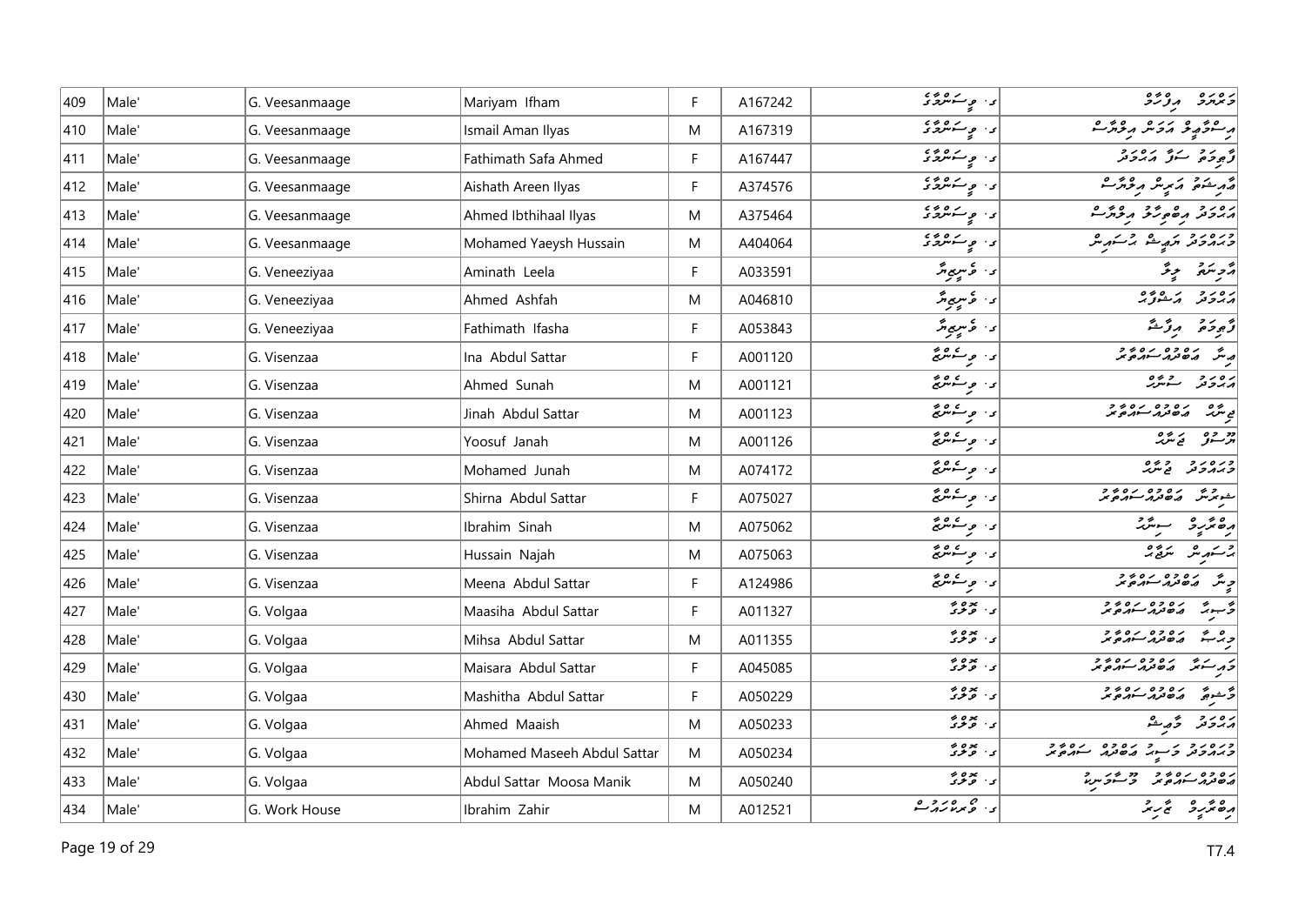| 435 | Male'  | G. Work House | Fathimath Ibrahim Fulhu | F  | A024287 | ى ، ئۇ برىز بەر ق          | أوجوحه وهند ودو                                    |
|-----|--------|---------------|-------------------------|----|---------|----------------------------|----------------------------------------------------|
| 436 | Male'  | G. Work House | Aminath Naaz            | F. | A024351 | ى ھىرىرىر ھ                | أثرجه تنزه<br>سرح                                  |
| 437 | Male'  | G. Work House | Azeeza Hassan           | F  | A038862 | ى ھىرىرىدە ھ               | ړې پخ<br>برسەيىتىر                                 |
| 438 | Male'  | G. Work House | Hassan Zahir            | M  | A038971 | ى ئۇبىر ئەرجىگە            | ىر سەش ئۇرىر                                       |
| 439 | Male'  | G. Work House | Noorunnisa              | F  | A046975 | ى ھىرىرىر ھ                | دد وه<br>سربر <sub>م</sub> رسر گ                   |
| 440 | Male'  | G. Work House | Ahmed Zahir             | M  | A052151 | ى ئەھمىر <i>مەرجى</i>      | رەرو ئېرىز                                         |
| 441 | lMale' | G. Work House | Hussain Zahir           | M  | A059188 | ى ھىرىرىر ھ                | برستهر شهر المجر بر                                |
| 442 | Male'  | G. Work House | Ahmed Azim              | M  | A071979 | ى ھىرىرىر ھ                | رەر د ئە                                           |
| 443 | Male'  | G. Work House | Sarhath Zahir           | M  | A072422 | ى ، ئۇبرى <i>دىن ئەرقى</i> | سىمرىر ئەرىر                                       |
| 444 | Male'  | G. Work House | Zubaida Ibrahim         | F  | A074598 | ى ، ئۇ بررىرى ئەر          | تم مورد معتبره                                     |
| 445 | Male'  | G. Work House | Fathimath Suhaima       | F  | A099958 | ى ، ئۇ بررىرى ئەر          | ستركره<br>ۇ بور بو                                 |
| 446 | Male'  | G. Work House | Mariyam Suzan           | F  | A099959 | ى ھىرىرىر ھ                | جوبر چر<br>ر ه ر ه<br><del>ر</del> بربرگ           |
| 447 | Male'  | G. Work House | Fathmath Leena          | F  | A119985 | ى ئەھمىر <i>مەرجى</i>      | ۇۋۇۋە بېتر                                         |
| 448 | Male'  | G. Work House | Ali Rizvan              | M  | A149434 | ى ، ئۇبرى <i>دىن ئەرقى</i> | أوسم بالمعتمد                                      |
| 449 | Male'  | G. Work House | Mariyam Shuaau          | F  | A150329 | ى ، ئۇ برىدىن كەر ھ        | ر ه ر ه<br><del>ر</del> بربر ژ<br>شقەھەر           |
| 450 | Male'  | G. Work House | Ahmed Azmee             | M  | A166261 | ى ئەھمىر مەرجەت<br>ئ       | د ۱۵ د ج ج                                         |
| 451 | Male'  | G. Work House | Shaiga Zahir            | F  | A166370 | ى ھىرىدىمىگە               | هُنگورنج محمر بر                                   |
| 452 | Male'  | G. Work House | Safwath Zahir           | M  | A167017 | ى ، ئۇ بررىرى ئەر          | رەرد ئەرىر                                         |
| 453 | Male'  | G. Work House | Hafiz Saeed             | M  | A300152 | ى ئەھمىر <i>مەرجى</i>      | گرۇ سەرقە                                          |
| 454 | Male'  | G. Work House | Faisal Mohamed          | M  | A310476 | ى ئۇبىر ئەرجىگە            | وَمُسِيَوْ وَرَمُ وَمَرَ                           |
| 455 | Male'  | G. Work House | Fathmath Shizny Ahmed   | F  | A327062 | ى ھىرىرىر ھ                | قهوده سوځ س ړه د د                                 |
| 456 | Male'  | G. Work House | Mohamed Shaiman Ahmed   | M  | A327063 | ى ، ئۇ بررىرى ئەر          | ورەرو شەرىكى رەرو                                  |
| 457 | Male'  | G. Work House | Sumrath Zahir           | F  | A329436 | ى ، ئۇبرى <i>دىن ئەرقى</i> | روه در و در                                        |
| 458 | Male'  | G. Work House | Ali Nabith              | M  | A331624 | ى ھىر مەر ئەھ              |                                                    |
| 459 | Male'  | G. Work House | Shiaau Ibrahim          | M  | A340244 | ى ئەھمىر <i>مەرجى</i>      | شورچه<br>ر<br>$\circ$ $\circ$ $\circ$<br>ە ھەترىرى |
| 460 | Male'  | G. Work House | Ismail Afzal            | M  | A347517 | ى ھىرىدىر ھ                | ر جۇرپۇ بەر شۇ                                     |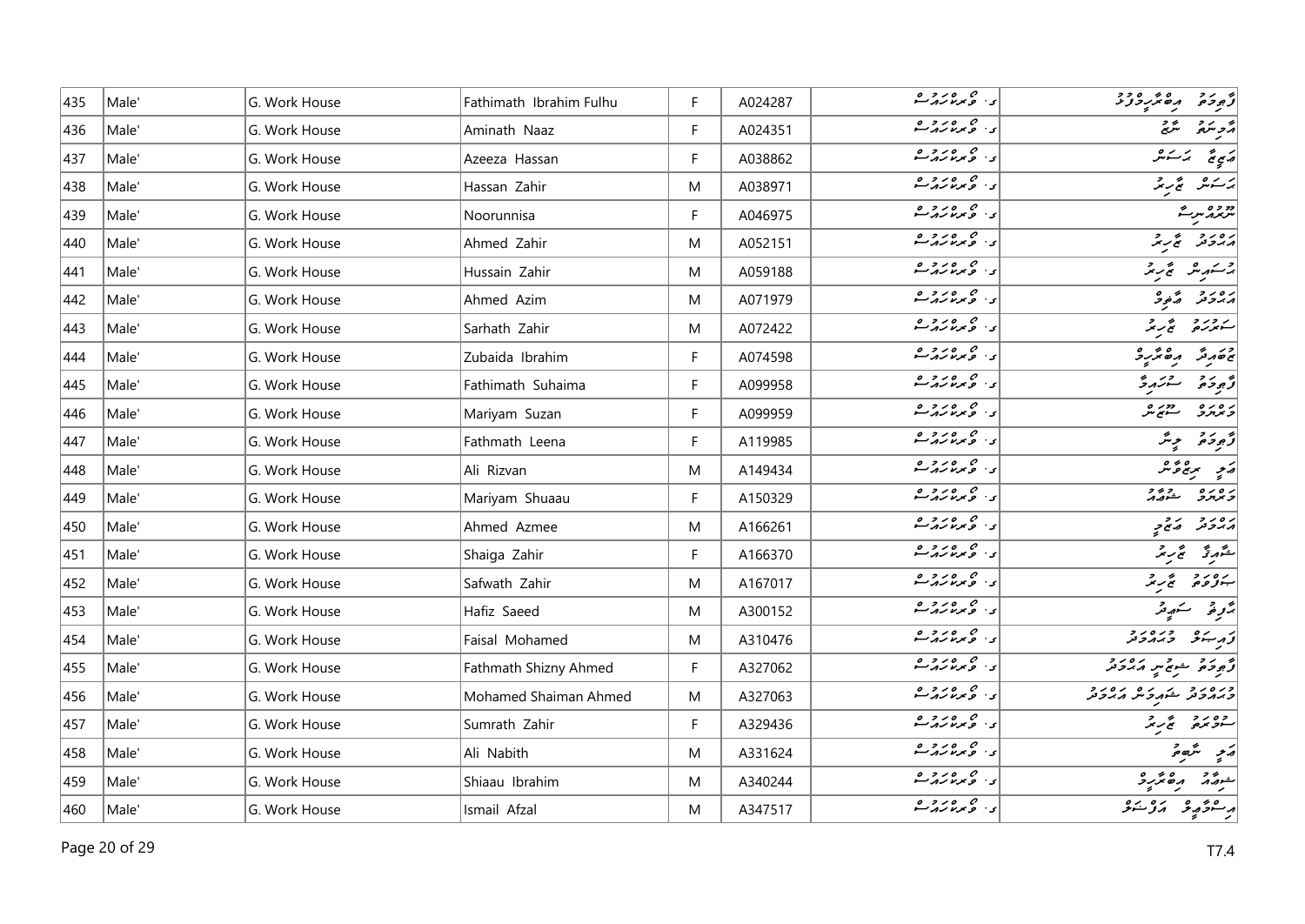| 461 | Male' | G. Work House | Mohamed Nafiz Ibrahim | M           | A349051 | ى ئۇبرىدىر شەر            | ورەرد شرع مەھرىر                                                                                 |
|-----|-------|---------------|-----------------------|-------------|---------|---------------------------|--------------------------------------------------------------------------------------------------|
| 462 | Male' | G. Work House | Shafiu Ibrahim        | M           | A355227 | ى ھىر مەر ئەھ             | شرورة وكالمربو                                                                                   |
| 463 | Male' | G. Work House | Aminath Sama Mohamed  | F           | A356447 | ى ھىرىدىن كە              | הכתב הי בנסגב                                                                                    |
| 464 | Male' | G. Work House | Aminath Suha          | F           | A377607 | ى ھىرىرىر ھ               | ړ څخه شر                                                                                         |
| 465 | Male' | G. Work House | Mohamed Azmeen        | M           | A377610 | ى ئەھمەر <i>مەدى</i> ر    | כנים בי הבקית                                                                                    |
| 466 | Male' | G. Work House | Aishath Shaahee       | $\mathsf F$ | A377611 | ى ھىرىدىر ھ               | وكمرشوق مشر                                                                                      |
| 467 | Male' | G. Zaamiaa    | Ahmed Afrah           | M           | A030600 | ی مج په چ                 | رەرو رەپەە                                                                                       |
| 468 | Male' | G. Zaamiaa    | Sanpa Fulhu           | F           | A042192 | ى بمج تروڭر               | ئەش <i>رۇ د</i> ىر                                                                               |
| 469 | Male' | G. Zaamiaa    | Moomina Abdul Raheem  | F           | A123100 | لى بۇ ئ <sup>ى</sup> ر ئە | כתכת הסינות הב                                                                                   |
| 470 | Male' | G. Zaamiaa    | SHAFA AHMED FAIZ      | F           | A307613 | ى بمج دېم                 | أشوش برەر د شهر ج                                                                                |
| 471 | Male' | G. Zaamiaa    | Shifa Ahmed Faiz      | F           | A307615 | ى بىج جەم                 | جود أرورو والم                                                                                   |
| 472 | Male' | G. Zaamiaa    | Samah Ahmed Faiz      | M           | A307616 | د بمج <del>د</del> رم     | ر ده و بره د د و د و                                                                             |
| 473 | Male' | G. Zaamiaa    | Mohamed Nabhan Ahmed  | M           | A344537 | ئ سمج جر چگر              | وره ر و ) ره ده و د و د و<br>وبروژفر استصراس وبروتر                                              |
| 474 | Male' | G. Zamaan     | Ahmed Asgar           | M           | A032377 | ى بىم ئۇنىگە              | גם גם גם גב<br>גגבע ג <del>דו</del> ג                                                            |
| 475 | Male' | G. Zamaan     | Zunaira Ahmed Manik   | F           | A042516 | ى بىچ تىر                 | ج شمه شهر ماه در در در در در در دارد.<br>محاسمه شهر شهر محمد در در دارد براستان محمد شهر دارد با |
| 476 | Male' | G. Zamaan     | Ahmed Shamin          | M           | A058525 | ى بە ئەڭرىش               | أرور والمقوش                                                                                     |
| 477 | Male' | G. Zamaan     | Nizam Abdul Raheem    | M           | A068024 | ى بى ئۇنىگە               | سرقو مەمدىر مىرىي 3                                                                              |
| 478 | Male' | G. Zamaan     | Abdulla Hamdhan       | M           | A085370 | ى بىچ ش                   | صصرالله<br>بر و ب <sub>و</sub> مر                                                                |
| 479 | Male' | G. Zamaan     | Ali Isham             | M           | A085423 | ى بىچ ش                   | ړې رېشو                                                                                          |
| 480 | Male' | G. Zamaan     | Mariyam Shanheeza     | F           | A093426 | ى ئىچ ئىر                 | رەرە خەشرىقى                                                                                     |
| 481 | Male' | G. Zamaan     | Ismail Ishan          | M           | A102248 | ى بىچ ش                   | رەۋرو رىشر                                                                                       |
| 482 | Male' | G. Zamaan     | Fathimath Sama        | F           | A148017 | ى بىچ ش                   | $\frac{1}{3^{2} - 3^{2} - 5^{2}}$                                                                |
| 483 | Male' | G. Zamaan     | Mohamed Zail Shamin   | M           | A330803 | ى ئەڭ ئىر                 | כלחכת האקב ביקיי                                                                                 |
| 484 | Male' | G. Zamaan     | Ismail Shaibaan       | M           | A330936 | ى بى ئۇنىگە               | رەش <sub>ۇر</sub> ھەرقىر                                                                         |
| 485 | Male' | G. Zamaan     | Aminath Shabnam       | F           | A361534 | ى ئەۋىر                   | أأرجع المنتصر                                                                                    |
| 486 | Male' | G. Zamaan     | Mohamed Shabim        | M           | A361535 | ى بىم ئەشر                | ورەرو دىرە<br><i>دىد</i> رونر شەھ                                                                |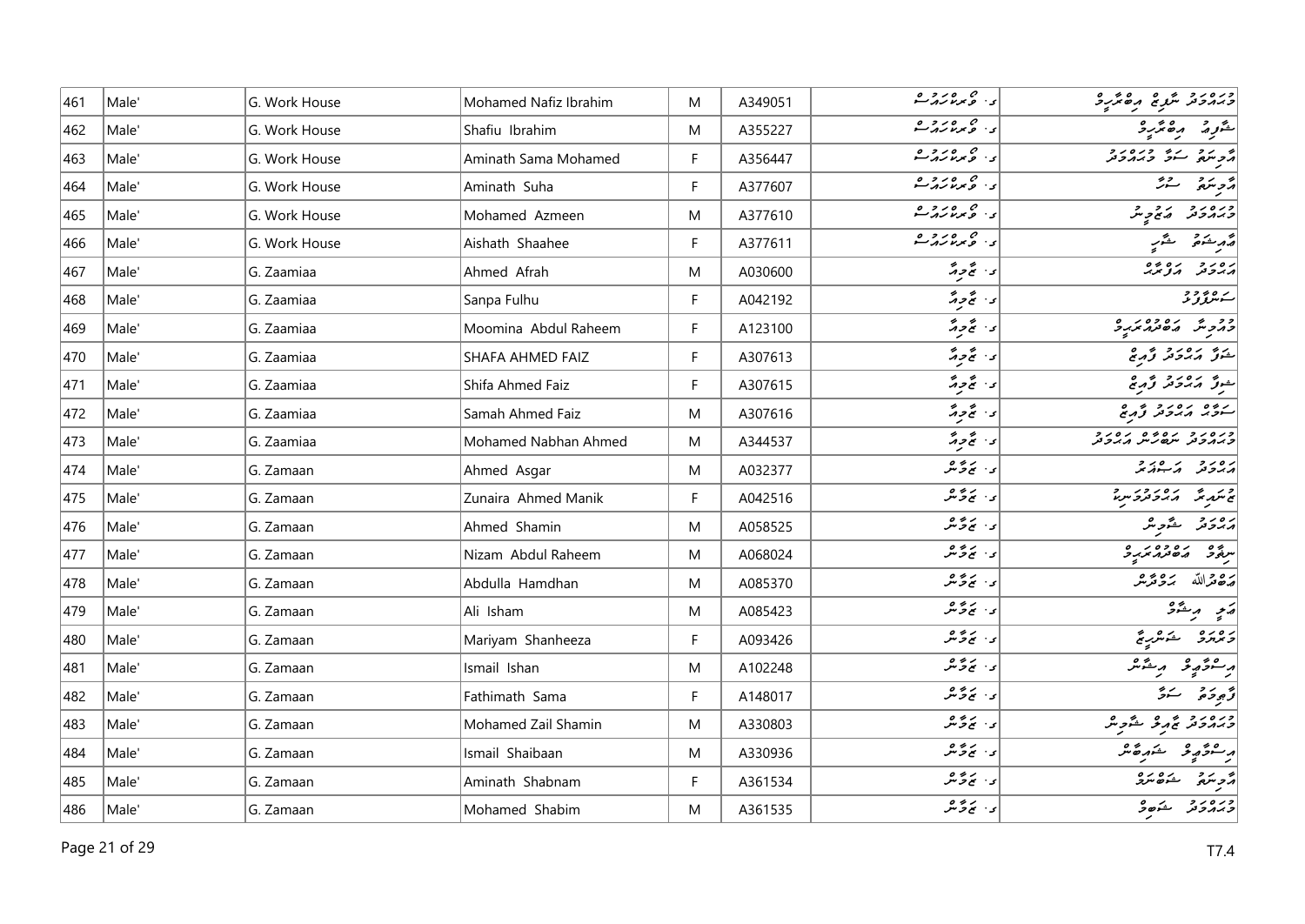| 487 | Male' | G. Zamnaa  | Ibrahim Zameer                   | M  | A012546 | ى بى ئەھەتگە             | رە ئرر ۋ<br>سكونر                                                         |
|-----|-------|------------|----------------------------------|----|---------|--------------------------|---------------------------------------------------------------------------|
| 488 | Male' | G. Zamnaa  | Abdul Wahhab Ismail              | M  | A106848 | ى بى ئۇنىگە              | ر ه د و د ه د ه<br>پره تر پر پر پ<br>ەرسىۋە بى                            |
| 489 | Male' | G. Zamnaa  | Mohamed Abdul Wahhab             | M  | A114725 | ى بى ئەھەتىگە            | ر ه و ه ر ه د و<br>په ه تر <del>و</del> و بر ه<br>و ره ر و<br>تر پر تر تر |
| 490 | Male' | G. Zamnaa  | Mariyam Shiyana Siuth            | F. | A321284 | ى بى ئەھەتگە             | ره ره ده شورگر سوره                                                       |
| 491 | Male' | G. Zamnaa  | Mohamed Zaamin Ibrahim<br>Zameer | M  | A321309 | <sub>ى</sub> ، ئىچە ئىگر | ورەرو پەر بەھترىرى سەچلا                                                  |
| 492 | Male' | G. Zamnaa  | Ali Shiuban Shiuth               | M  | A321754 | ى بى ئەھەتگە             | أيكو شوره من شوره.<br>الكو شوره من شوره.                                  |
| 493 | Male' | G. Zamnaa  | Aishath Naza Ibrahim Zameer      | F. | A329099 | ى بى ئۇنىگە              | <i>شمر شو و مربع م</i> ے شرح شور                                          |
| 494 | Male' | G. Zamnaa  | Mariyam Nadha Ibrahim Zameer     | F  | A329106 | ى بى ئۇنىگە              | גם גם גם גם כגב הביב                                                      |
| 495 | Male' | G. Zamnaa  | Aishath Shaniya Shiuth           | F. | A353729 | <sub>ى</sub> ، ئىچە ئىگە | أَمَّ مِ شَوْعٍ مُ شَرْمَتُ شَرْمَهُ وَ                                   |
| 496 | Male' | G. Zamnaa  | Mohamed Sharukhan Shiuth         | M  | A353730 | ء ، ئج ج مثر             | ورەرو درومۇ ھەدو                                                          |
| 497 | Male' | G. Zamnaa  | Hussain Shahuban Shiuth          | M  | A353735 | ى بى ئۇش                 | أبر كسكهر شركت مشركة المحرمي المحرمي                                      |
| 498 | Male' | G. Zuhuraa | Mohamed Ramzy Waleed             | M  | A041995 | لى سى جاچىقى             | ورەرو بروې كړ وله                                                         |
| 499 | Male' | G. Zuhuraa | Mohamed Rizmy Waleed             | M  | A041996 | ى سىم تەنتىگە            | درود د برج و کردگر                                                        |
| 500 | Male' | G. Zuhuraa | Hindh Binth Waleed Adam          | F. | A160133 | ى سىم ئەنگە              | برندگر حاشی و دید از آزاد                                                 |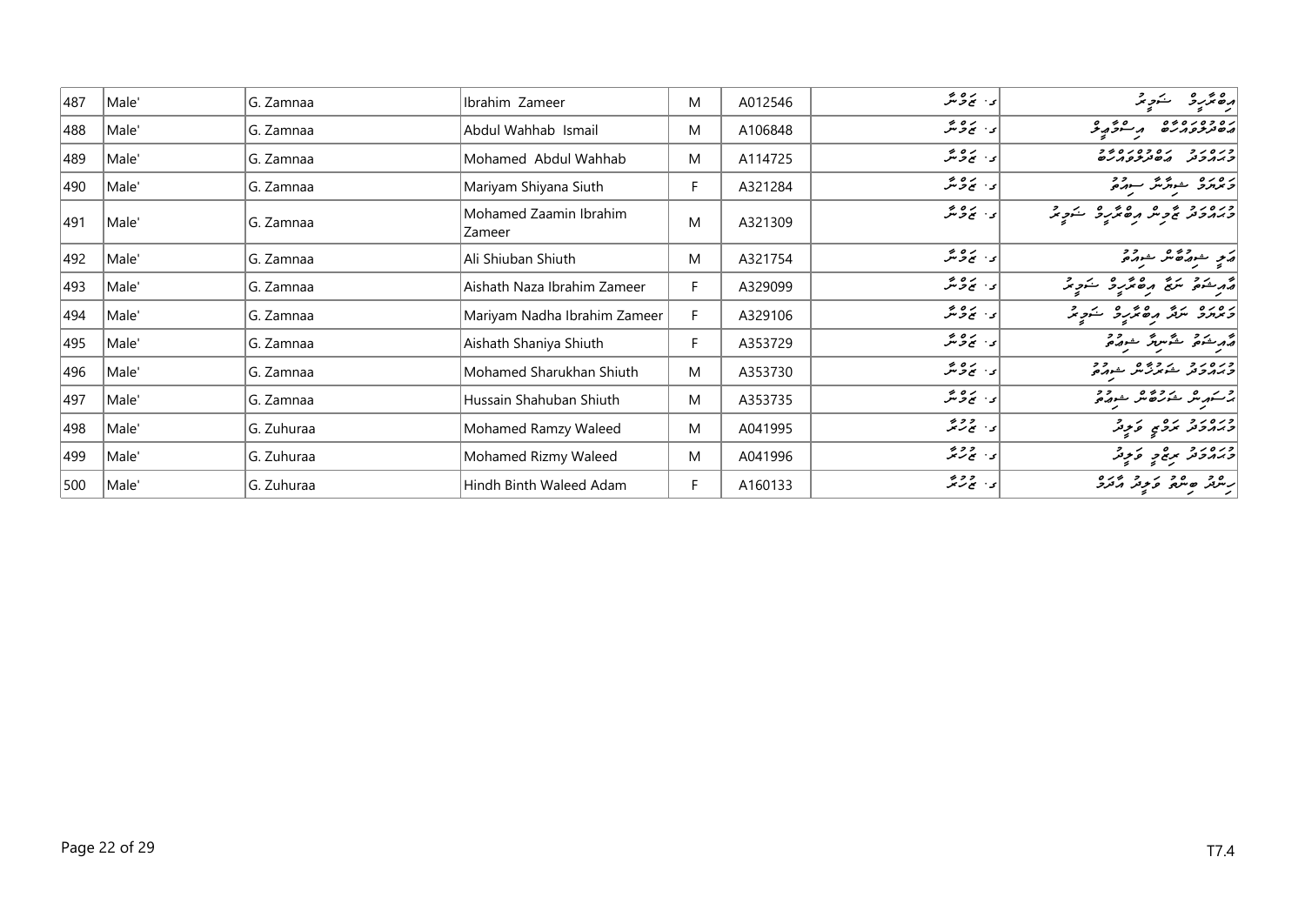## *w7qAn8m? sCw7mRo>u; wEw7mRw;sBo<*

| ' مرمر | 'يئرىثر: |
|--------|----------|
|        |          |
|        |          |
|        |          |

## *w7q9r@w7m> sCw7qHtFoFw7s; mAm=q7 w7qHtFoFw7s;*

| ىر تە | $\mathcal{O} \times$<br>$\sim$ | $\sim$<br>. . | لترنثر |
|-------|--------------------------------|---------------|--------|
|       |                                |               |        |
|       |                                |               |        |
|       |                                |               |        |

| انترنثر: | $^{\circ}$ | يبرهر | $^{\circ}$<br>سرسر |
|----------|------------|-------|--------------------|
|          |            |       |                    |
|          |            |       |                    |
|          |            |       |                    |

| ىرتىر: | 。<br>سر سر | .,<br>مرسر |
|--------|------------|------------|
|        |            |            |
|        |            |            |
|        |            |            |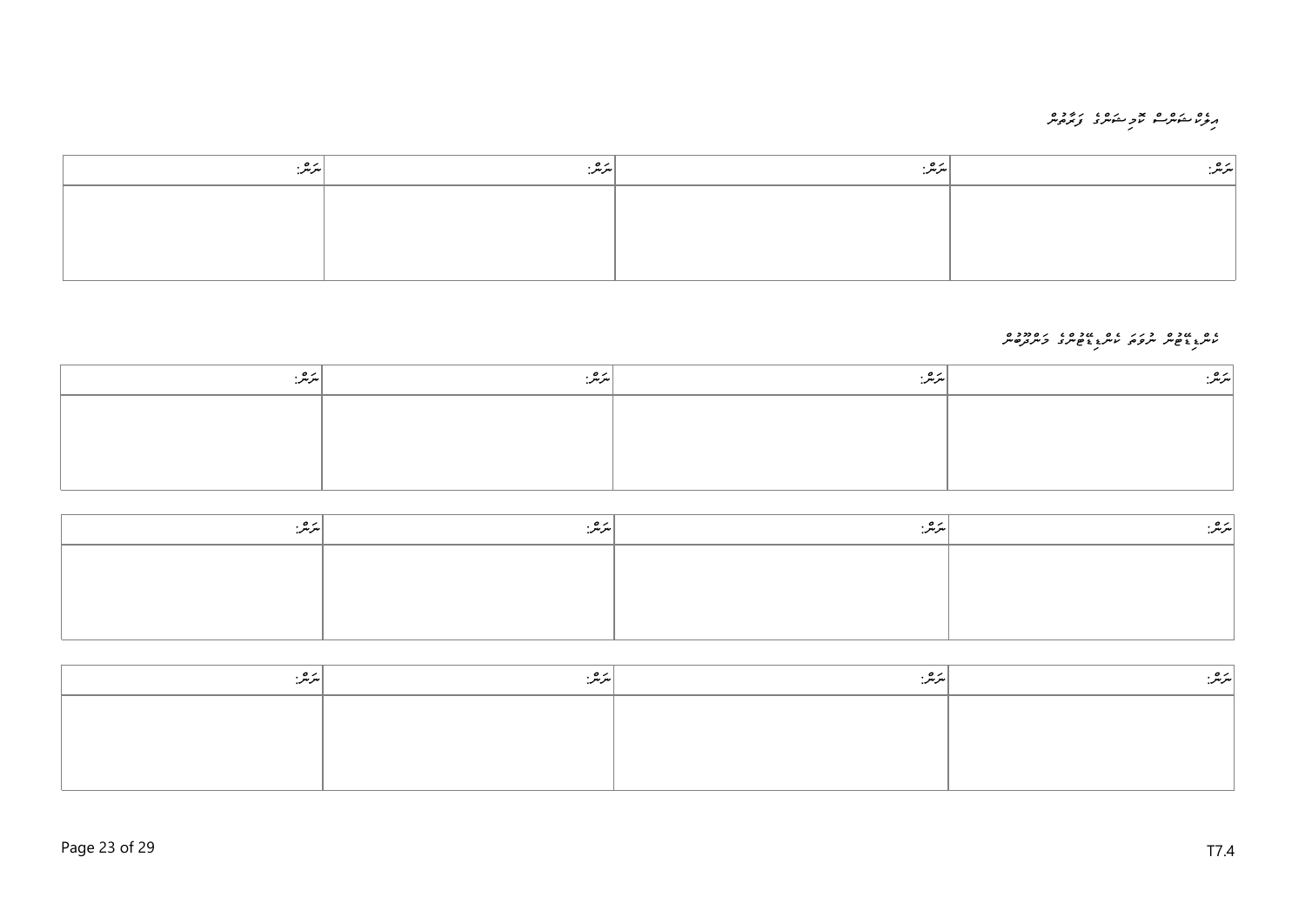| يزهر | $^{\circ}$ | ىئرىتر: |  |
|------|------------|---------|--|
|      |            |         |  |
|      |            |         |  |
|      |            |         |  |

| <sup>.</sup> سرسر. |  |
|--------------------|--|
|                    |  |
|                    |  |
|                    |  |

| ىئرىتر. | $\sim$ | ا بر هه. | لىرىش |
|---------|--------|----------|-------|
|         |        |          |       |
|         |        |          |       |
|         |        |          |       |

| 。<br>مرس. | $\overline{\phantom{a}}$<br>مر مىر | يتريثر |
|-----------|------------------------------------|--------|
|           |                                    |        |
|           |                                    |        |
|           |                                    |        |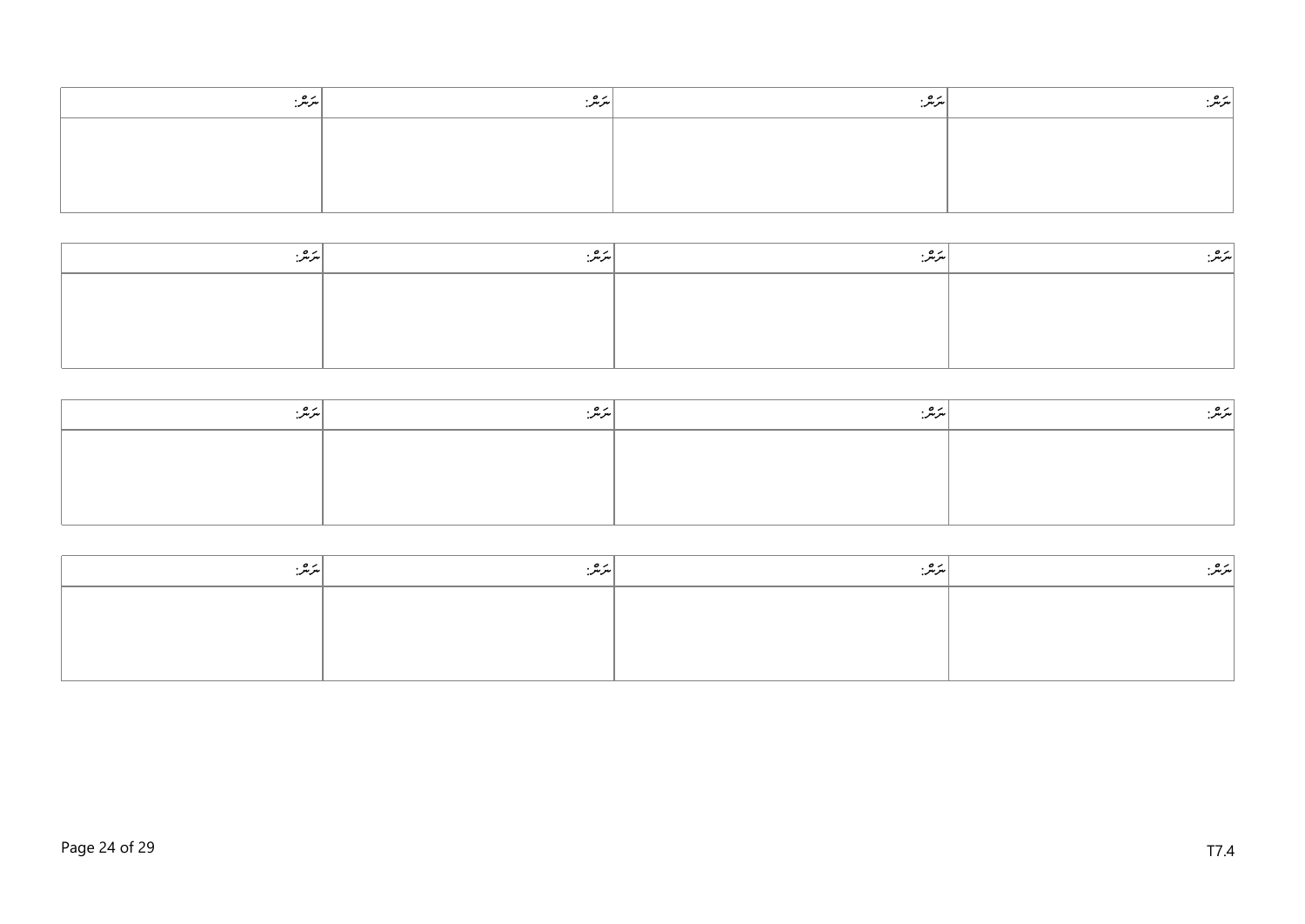| ير هو . | $\overline{\phantom{a}}$ | يرمر | اير هنه. |
|---------|--------------------------|------|----------|
|         |                          |      |          |
|         |                          |      |          |
|         |                          |      |          |

| ىر تىر: | $\circ$ $\sim$<br>" سرسر . | يترمير | o . |
|---------|----------------------------|--------|-----|
|         |                            |        |     |
|         |                            |        |     |
|         |                            |        |     |

| انترنثر: | ر ه |  |
|----------|-----|--|
|          |     |  |
|          |     |  |
|          |     |  |

|  | . ه |
|--|-----|
|  |     |
|  |     |
|  |     |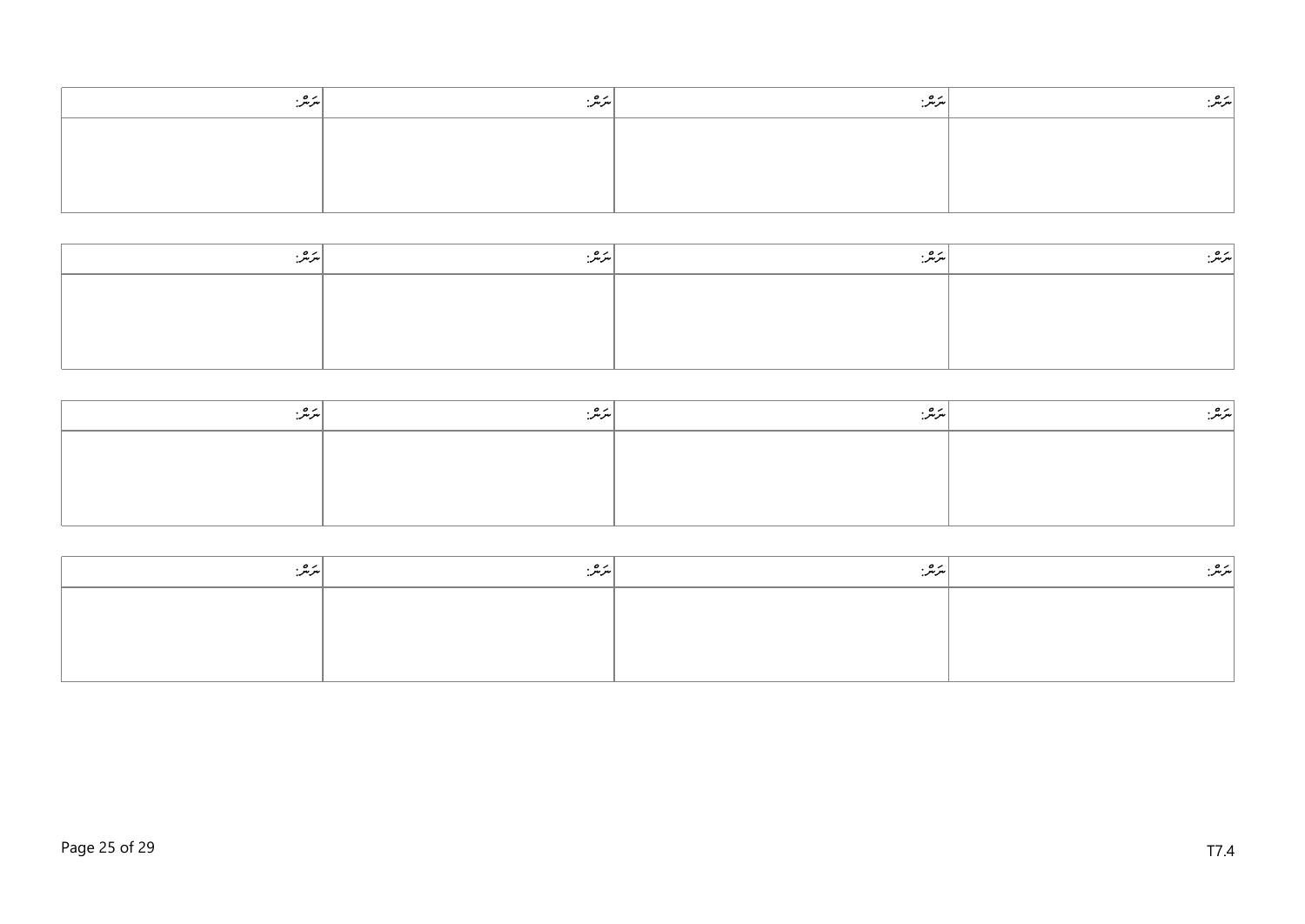| ير هو . | $\overline{\phantom{a}}$ | يرمر | اير هنه. |
|---------|--------------------------|------|----------|
|         |                          |      |          |
|         |                          |      |          |
|         |                          |      |          |

| ىر تىر: | $\circ$ $\sim$<br>" سرسر . | يترمير | o . |
|---------|----------------------------|--------|-----|
|         |                            |        |     |
|         |                            |        |     |
|         |                            |        |     |

| 'تترنثر: | 。<br>,,,, |  |
|----------|-----------|--|
|          |           |  |
|          |           |  |
|          |           |  |

|  | . ه |
|--|-----|
|  |     |
|  |     |
|  |     |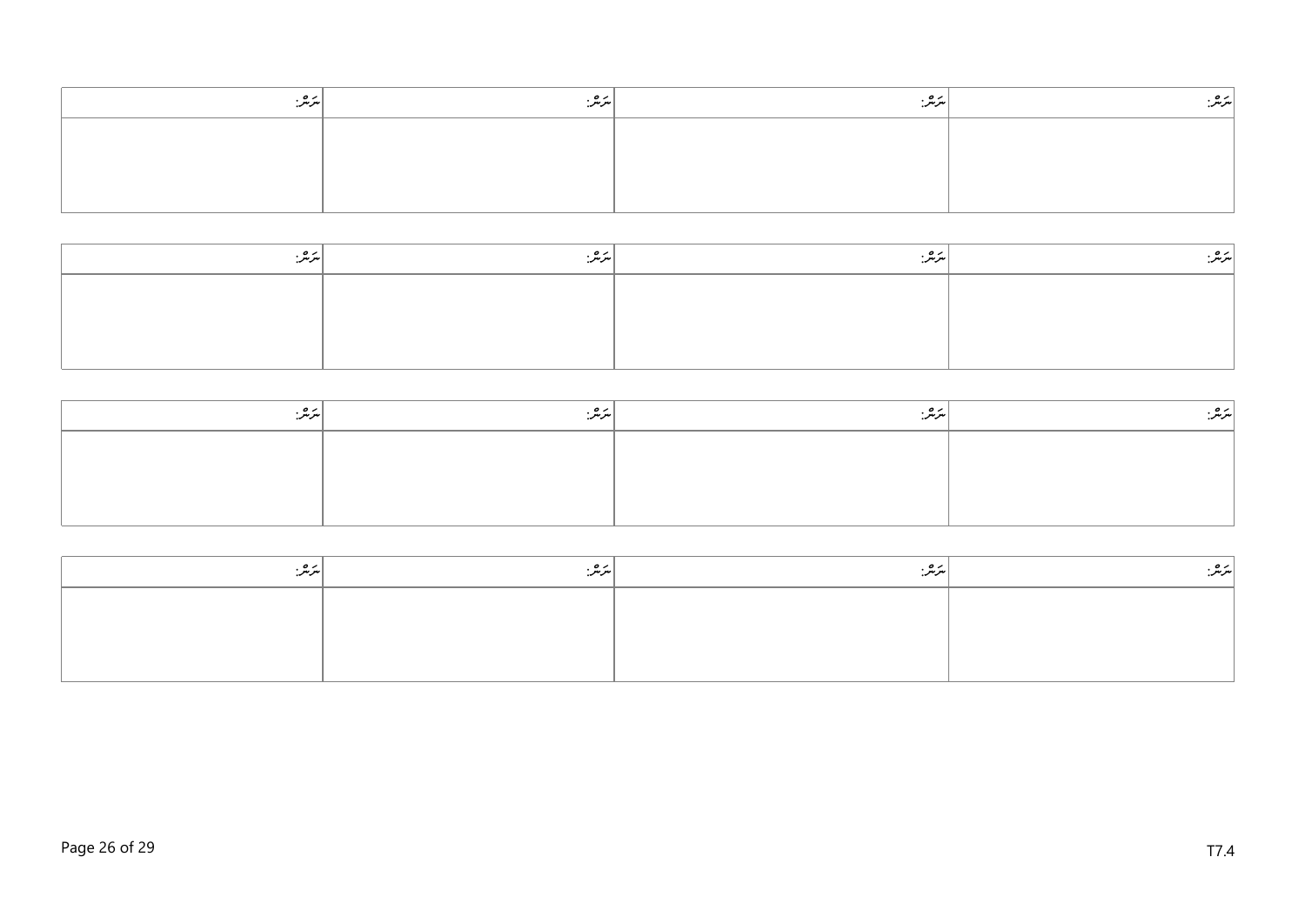| $\cdot$ | ο. | $\frac{\circ}{\cdot}$ | $\sim$<br>سرسر |
|---------|----|-----------------------|----------------|
|         |    |                       |                |
|         |    |                       |                |
|         |    |                       |                |

| يريثن | ' سرسر . |  |
|-------|----------|--|
|       |          |  |
|       |          |  |
|       |          |  |

| بر ه | 。 | $\overline{\phantom{0}}$<br>َ سومس |  |
|------|---|------------------------------------|--|
|      |   |                                    |  |
|      |   |                                    |  |
|      |   |                                    |  |

| 。<br>. س | ىرىىر |  |
|----------|-------|--|
|          |       |  |
|          |       |  |
|          |       |  |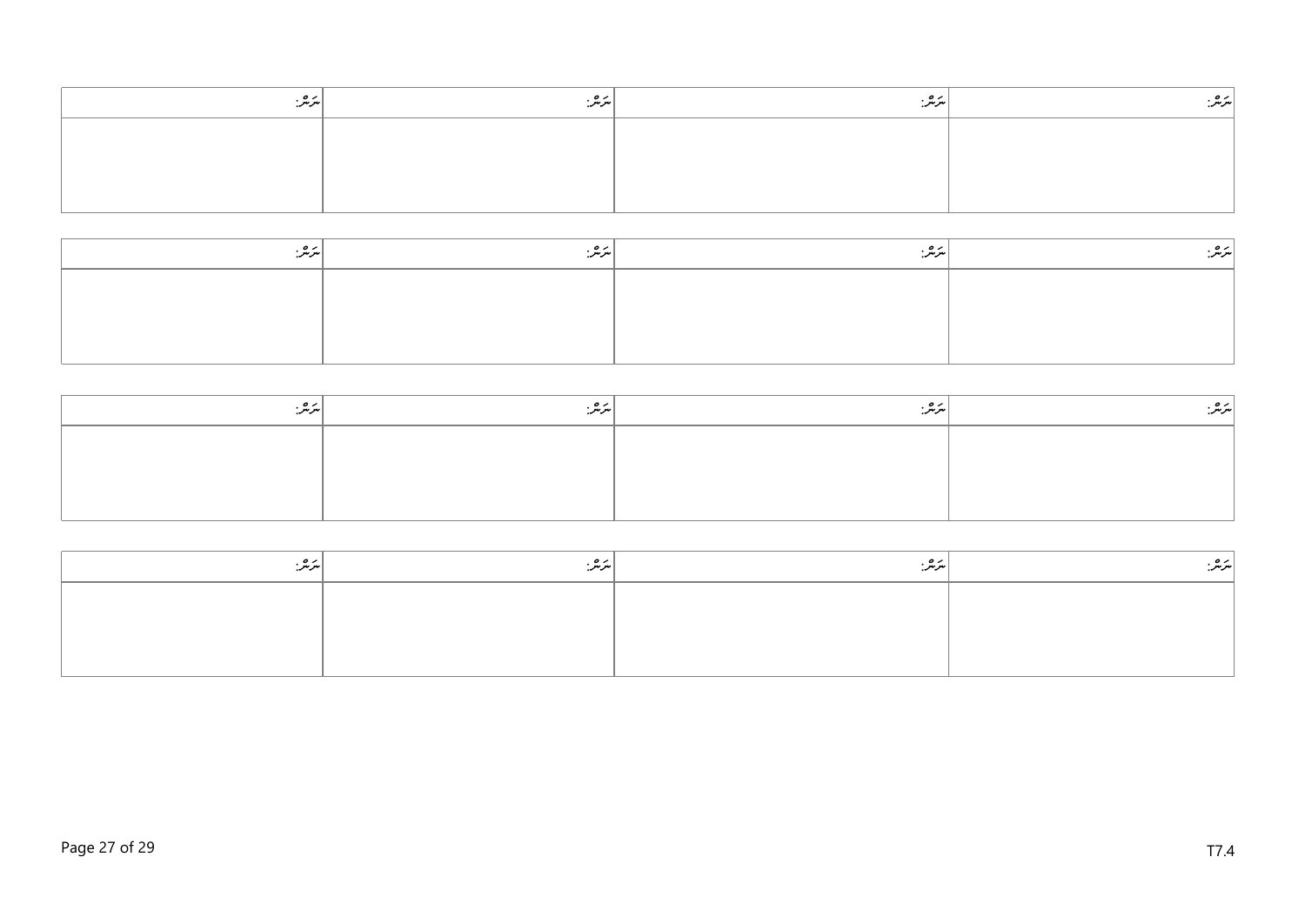| ير هو . | $\overline{\phantom{a}}$ | يرمر | لتزمثن |
|---------|--------------------------|------|--------|
|         |                          |      |        |
|         |                          |      |        |
|         |                          |      |        |

| ىر تىر: | $\circ$ $\sim$<br>" سرسر . | يترمير | o . |
|---------|----------------------------|--------|-----|
|         |                            |        |     |
|         |                            |        |     |
|         |                            |        |     |

| 'تترنثر: | 。<br>,,,, |  |
|----------|-----------|--|
|          |           |  |
|          |           |  |
|          |           |  |

|  | . ه |
|--|-----|
|  |     |
|  |     |
|  |     |